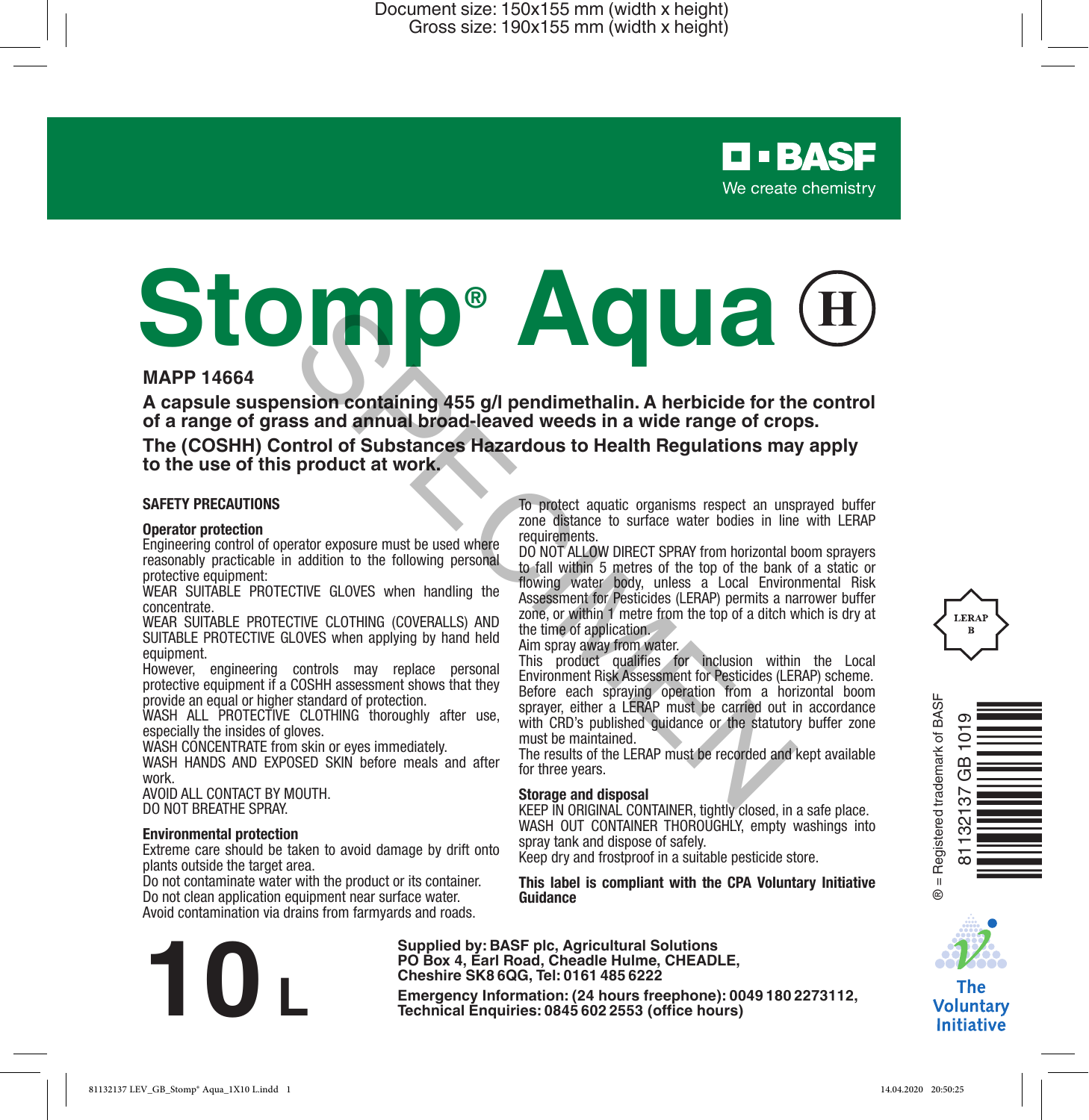# **Stomp® Aqua**

**A capsule suspension containing 455 g/l pendimethalin.**

# **Warning**

# **May cause an allergic skin reaction. Very toxic to aquatic life with long lasting effects.**

Wear protective gloves.

Contaminated work clothing should not be allowed out of the workplace. Avoid breathing vapours.

| Avoid breathing vapours.                                                                                                        |                                |                                               |                                                                             |  |  |
|---------------------------------------------------------------------------------------------------------------------------------|--------------------------------|-----------------------------------------------|-----------------------------------------------------------------------------|--|--|
| IF ON SKIN (or hair): Wash with plenty of soap and water.<br>If skin irritation or rash occurs: Call a POISON CENTRE or doctor/ |                                |                                               |                                                                             |  |  |
| physician.                                                                                                                      |                                |                                               |                                                                             |  |  |
| Dispose of contents/container to a licensed hazardous-waste                                                                     |                                |                                               |                                                                             |  |  |
| disposal contractor or collection site except for empty clean                                                                   |                                |                                               |                                                                             |  |  |
| containers which can be disposed of as non-hazardous waste.                                                                     |                                |                                               |                                                                             |  |  |
|                                                                                                                                 |                                |                                               |                                                                             |  |  |
| Contains PENDIMETHALIN. May produce an allergic reaction.                                                                       |                                |                                               |                                                                             |  |  |
| To avoid risks to human health and the environment, comply                                                                      |                                |                                               |                                                                             |  |  |
| with the instructions for use.                                                                                                  |                                |                                               |                                                                             |  |  |
|                                                                                                                                 |                                |                                               |                                                                             |  |  |
|                                                                                                                                 |                                |                                               |                                                                             |  |  |
| <b>IMPORTANT INFORMATION</b>                                                                                                    |                                |                                               |                                                                             |  |  |
|                                                                                                                                 |                                |                                               | FOR USE ONLY AS AN AGRICULTURAL/HORTICULTURAL HERBICIDE, as directed below: |  |  |
|                                                                                                                                 |                                |                                               |                                                                             |  |  |
| <b>Crops</b>                                                                                                                    | <b>Maximum Individual Dose</b> | <b>Maximum Number of</b><br><b>Treatments</b> | <b>Latest Time of Application</b>                                           |  |  |
| Winter wheat, Durum wheat, Winter barley, Winter rye<br>and Triticale                                                           | 2.9 litres product/ha          | One per crop                                  | Before leaf sheath erect stage (crop GS 30)                                 |  |  |
| Spring barley, potato, combining pea and sunflower                                                                              | 2.9 litres product/ha          | One per crop                                  | Pre-crop emergence                                                          |  |  |
| Forage maize, Grain maize                                                                                                       | 3.3 litres product/ha          | One per crop                                  | Before 4th leaf stage                                                       |  |  |
| Forage maize (grown under temporary plastic                                                                                     | 3.3 litres product/ha          | One per crop                                  | Pre-crop emergence                                                          |  |  |
| mulch), Grain maize (grown under temporary plastic<br>mulch)                                                                    |                                |                                               |                                                                             |  |  |
| Bulb onion (spring and autumn, drilled and transplanted)                                                                        | 2.9 litres product/ha          | One per crop                                  | Pre-crop emergence                                                          |  |  |
| I eek                                                                                                                           | 2.9 litres product/ha          | One per crop                                  | Pre-crop emergence                                                          |  |  |
| Carrot and parsnip                                                                                                              | 2.9 litres product/ha          | One per crop                                  | Pre-crop emergence                                                          |  |  |
| Broccoli/calabrese, Brussels sprout, Cabbage,<br>Cauliflower                                                                    | 2.9 litres product/ha          | One per crop                                  | Before transplanting                                                        |  |  |
| Blackcurrant, Gooseberry                                                                                                        | 2.9 litres product/ha          | One per year                                  | Before bud burst                                                            |  |  |
| Strawberry                                                                                                                      | 2.9 litres product/ha          | One per year                                  | After flower initiation but before flower truss<br>emergence                |  |  |
| Apple, Cherry, Pear, Plum                                                                                                       | 2.9 litres product/ha          | One per year                                  | Before bud burst                                                            |  |  |

**READ THE LABEL BEFORE USE. USING THIS PRODUCT IN A MANNER THAT IS INCONSISTENT WITH THE LABEL MAY BE AN OFFENCE. FOLLOW THE CODE OF PRACTICE FOR USING PLANT PROTECTION PRODUCTS.**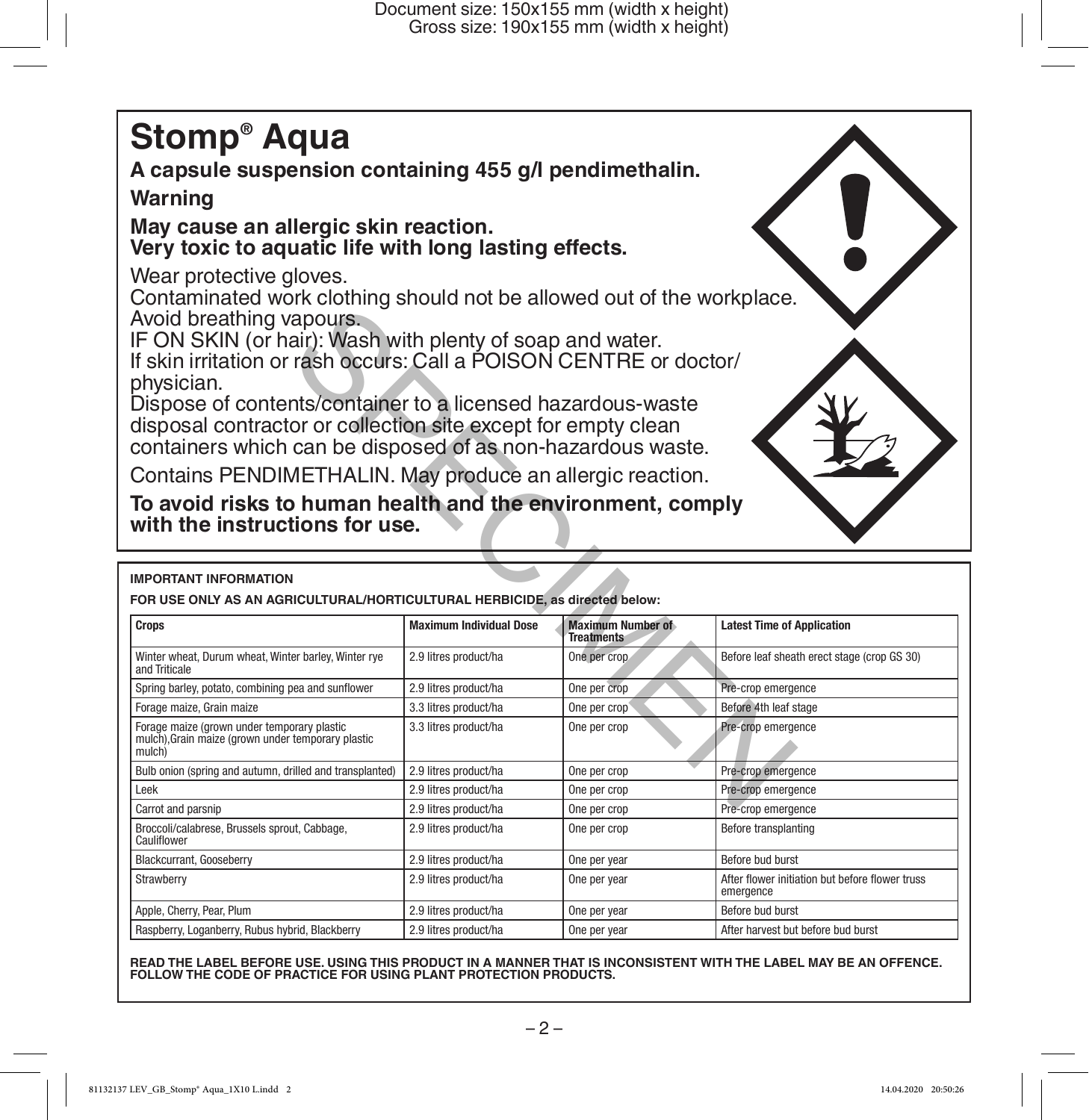Document size: 150x155 mm (width x height) Gross size: 190x155 mm (width x height)

# **DIRECTIONS FOR USE**

IMPORTANT: This information is approved as part of the Product Label. All instructions within this section must be read carefully in order to obtain safe and successful use of this product.

A herbicide for the control of annual-grass and broad-leaved weeds in a wide range of crops.

## **Restrictions/Warnings**

# **Efficacy**

Some soil moisture must be present for STOMP AQUA to be activated. Best results will be obtained if rainfall occurs within seven days of application.

Residual control may be reduced:

- under prolonged dry conditions
- on soils with a high Kd factor
- where organic matter exceeds 6%
- where ash content is high

Do not disturb the soil after STOMP AQUA has been applied as this will result in reduced weed control. Where cultural techniques which encourage the build up of organic residues in the surface soil are practised for a number of seasons, the effectiveness of residual herbicides may be reduced. In such circumstances periodic ploughing is recommended to disperse residues into a greater volume of soil. be reduced:<br>
Ne reduced:<br>
Ne reduced:<br>
Ne reduced:<br>
Ser exceeds 6%<br>
Is high<br>
after STOMP AQUA has been applied as this will result in reduce<br>
are exceeds 6%<br>
Is high<br>
after STOMP AQUA has been applied as this will result i

# **Soil types**

Stomp Aqua may be used on all mineral soil types.

Do not use on soils with more than 10% organic matter.

On stony or gravely soils there is a risk of crop damage, especially if heavy rain falls soon after application.

Do not use on water logged soil or soils prone to water logging.

### **Seedbed preparation**

Trash and straw should be incorporated evenly during seedbed preparation.

Seedbed must have a fine, firm tilth.

Consolidate loose or cloddy seedbeds before use.

Following pre-emergence applications, unconsolidated clods (especially if larger than 75mm (3") diameter) may reduce the level of weed control and cause seed to be inadequately covered, which could result in crop damage.

# **Crop safety**

Extreme care should be taken to avoid damage by drift onto plants outside the target area.

Do not apply STOMP AQUA to crops suffering from stress, which may be caused for example by pests, disease, water logging, poor seedbed conditions or previous chemical treatment.

Seed should be covered with a minimum of 3.2 cm of settled soil (2.5 cm for Peas and Sunflowers, 5 cm for Maize).

Shallow drilled crops should be treated post-emergence.

Do not soil incorporate.

Do not spray undersown crops.

Do not undersow crops treated with STOMP AQUA.

STOMP AQUA should not be used on protected crops, or in greenhouses.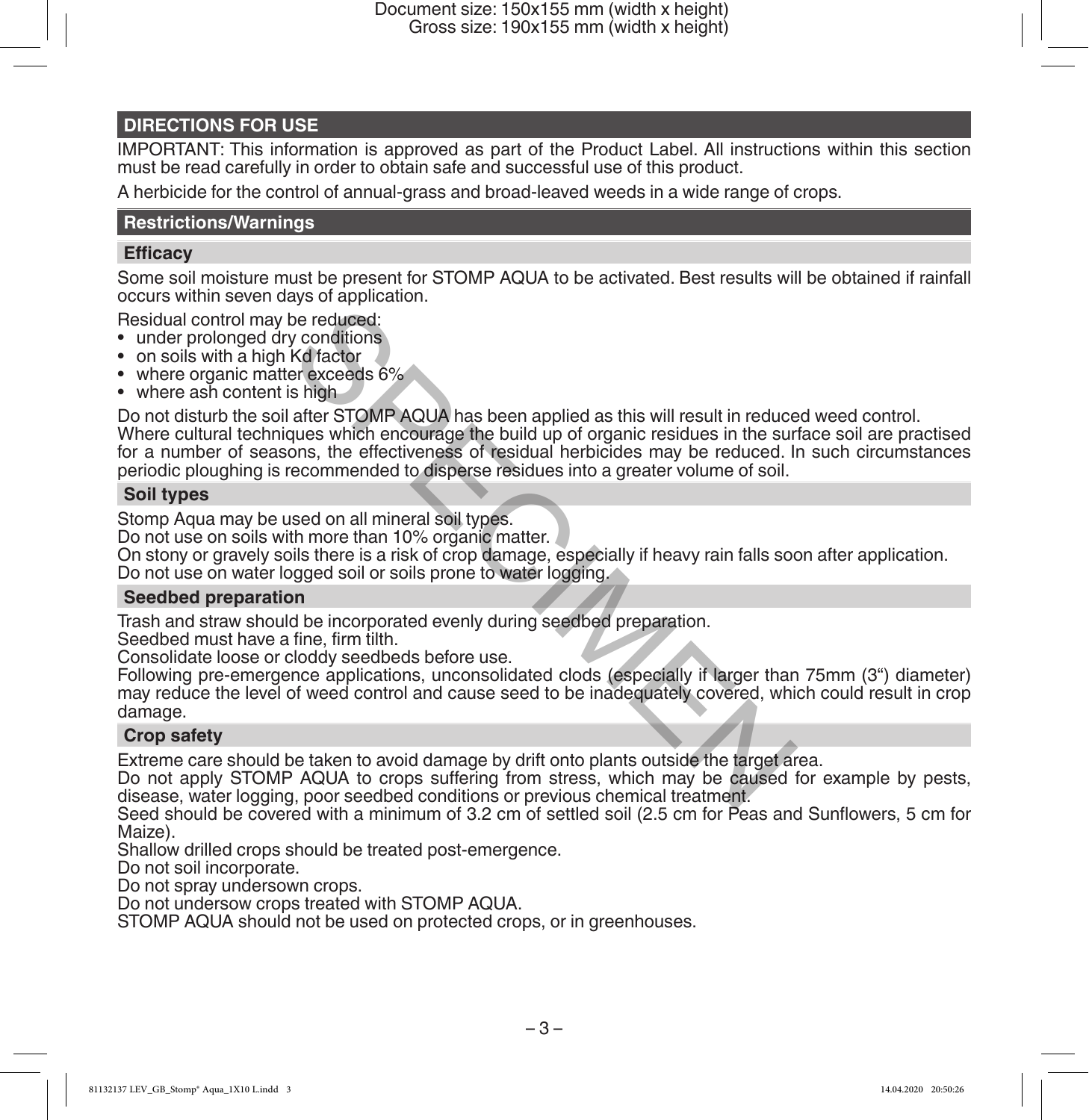# **Other Restrictions/Warnings**

Before using STOMP AQUA on crops to be processed please consult your processor.

Concentrated or diluted STOMP AQUA may stain. Avoid spillage.

Staining is minimised or completely removed if skin and clothes are washed immediately. Hose down machinery immediately after use with a spray tank cleaner.

# **Weed control**

### **Cereals**

# **STOMP AQUA applied alone**

| o rom Auon applica alone<br>All weed susceptibility ratings in the table below are for applications made pre-emergence of the weeds. |                   |                                                                            |                      |
|--------------------------------------------------------------------------------------------------------------------------------------|-------------------|----------------------------------------------------------------------------|----------------------|
| <b>CROPS</b>                                                                                                                         |                   | Winter Wheat, Durum Wheat, Winter Barley, Winter Rye &<br><b>Triticale</b> | <b>Spring Barley</b> |
| <b>PRODUCT</b>                                                                                                                       | <b>STOMP AQUA</b> |                                                                            | <b>STOMP AQUA</b>    |
| RATE (litres/ha)                                                                                                                     | 2.9               | 2.2                                                                        | 2.9                  |
| <b>GRASS WEED CONTROL</b>                                                                                                            |                   |                                                                            |                      |
| <b>Annual Meadow-grass</b>                                                                                                           | Ś                 | S                                                                          | S                    |
| Rough Meadow-grass                                                                                                                   | <b>MS</b>         | <b>MS</b>                                                                  | <b>MS</b>            |
| <b>BROAD-LEAVED WEEDS</b>                                                                                                            |                   |                                                                            |                      |
| <b>Common Chickweed</b>                                                                                                              | S                 | S                                                                          | S                    |
| <b>Common Fumitory</b>                                                                                                               | <b>MS</b>         | L,                                                                         | <b>MS</b>            |
| Common Orache                                                                                                                        | S                 | <b>MS</b>                                                                  | S                    |
| <b>Common Poppy</b>                                                                                                                  | S                 | <b>MS</b>                                                                  | S                    |
| <b>Corn Marigold</b>                                                                                                                 | S                 | S.                                                                         | S                    |
| Fat-hen                                                                                                                              | S                 | <b>M<sub>S</sub></b>                                                       | S                    |
| Field Forget-me-not                                                                                                                  | S                 | <b>MS</b>                                                                  | S                    |
| <b>Field Pansy</b>                                                                                                                   | S                 | <b>MS</b>                                                                  | S                    |
| Hemp-nettle (Day Nettle)                                                                                                             | S                 | $\mathsf{s}$                                                               | S                    |
| <b>Henbit Dead-nettle</b>                                                                                                            | S                 | S                                                                          | S                    |
| Knotgrass                                                                                                                            | S                 | <b>MS</b>                                                                  | S                    |
| Mayweeds                                                                                                                             | <b>MS</b>         |                                                                            |                      |
| Parsley Piert                                                                                                                        | S                 | S                                                                          | S                    |
| <b>Red Dead-nettle</b>                                                                                                               | S                 | S                                                                          | S                    |
| <b>Scarlet Pimpernel</b>                                                                                                             | S                 | S                                                                          | S                    |
| Shepherd's Purse                                                                                                                     | <b>MS</b>         | ÷,                                                                         | <b>MS</b>            |
| <b>Small Nettle</b>                                                                                                                  | S                 |                                                                            | S                    |
| Smooth Sow thistle                                                                                                                   | S                 | <b>MS</b>                                                                  | S                    |
| Speedwells                                                                                                                           | S                 | S                                                                          | S                    |
| Volunteer Oilseed Rape (1)                                                                                                           | S                 | S                                                                          | <b>MS</b>            |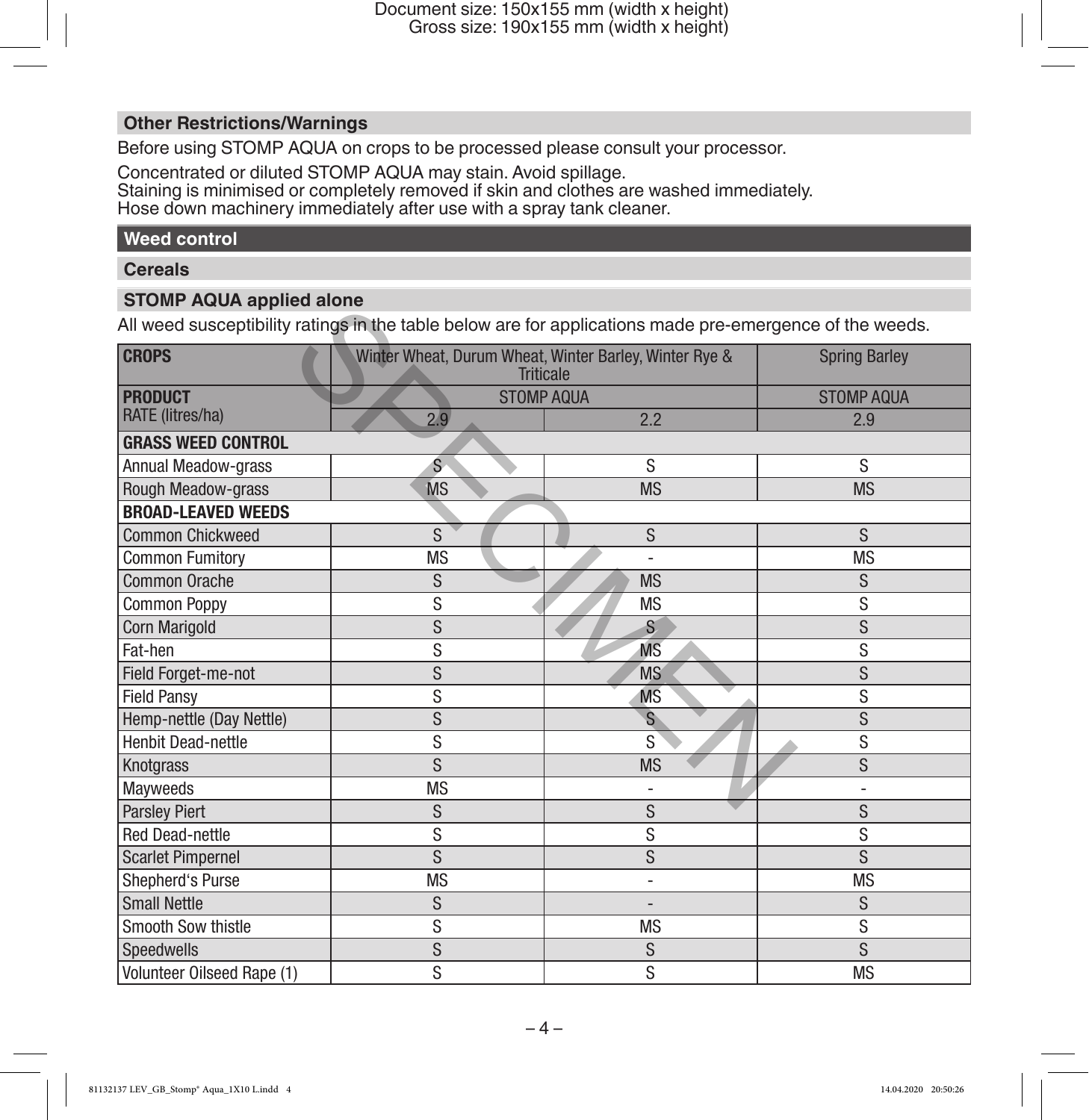Document size: 150x155 mm (width x height) Gross size: 190x155 mm (width x height)

### S = Susceptible MS = Moderately susceptible (1) = Deep germinating Volunteer Oilseed Rape may not be controlled - = no data

# **Stomp Aqua plus tank mix partner**

| <b>CROPS</b>                   | <b>Winter Wheat</b>             |
|--------------------------------|---------------------------------|
| <b>PRODUCT</b>                 | <b>STOMP AQUA</b>               |
| RATE (litres/ha)               | 2.9                             |
| <b>Tank mix partner</b>        | <b>Atlantis WG</b>              |
| RATE (g a.s./ha or g/ha)       | 400 $q/ha + 0.5%$ Biopower      |
| <b>GRASS WEED CONTROL</b>      |                                 |
| Annual Meadow-grass            | S up to 1st node (GS 31)        |
| <b>Black-grass</b>             | S up to 1st node (GS 31)        |
| Rough Meadow-grass             | S up to 1st node (GS 31)        |
| <b>Italian Ryegrass</b>        | S up to stem elongation (GS 30) |
| Perennial Ryegrass (from seed) | S up to 1st node (GS 31)        |
| Wild oats (Autumn germinating) | S up to 1st node (GS 31)        |
| <b>BROAD-LEAVED WEEDS</b>      |                                 |
| Charlock                       | S up to 2 lvs                   |
| Cleavers                       | S up to 2 whorl                 |
| <b>Common Chickweed</b>        | Sup to 8 lvs                    |
| <b>Common Fumitory</b>         | MS pre-em                       |
| <b>Common Orache</b>           | S pre-em                        |
| <b>Common Poppy</b>            | S up to 8 lvs                   |
| <b>Corn Marigold</b>           | S pre-em                        |
| Fat-hen                        | S pre-em                        |
| Field Forget-me-not            | S pre-em                        |
| <b>Field Pansy</b>             | Sup to 2 lvs                    |
| Hemp-nettle (Day Nettle)       | S pre-em                        |
| <b>Henbit Dead-nettle</b>      | S pre-em                        |
| <b>Knotgrass</b>               | S pre-em                        |
| Mayweeds                       | S up to 8 lvs                   |
| <b>Parsley Piert</b>           | S pre-em                        |
| <b>Red Dead-nettle</b>         | S pre-em                        |
| <b>Scarlet Pimpernel</b>       | S pre-em                        |
| Shepherd's Purse               | S up to 4 lvs                   |
| <b>Small Nettle</b>            | S pre-em                        |
| <b>Smooth Sowthistle</b>       | S pre-em                        |
| Speedwells                     | S up to 2 lvs                   |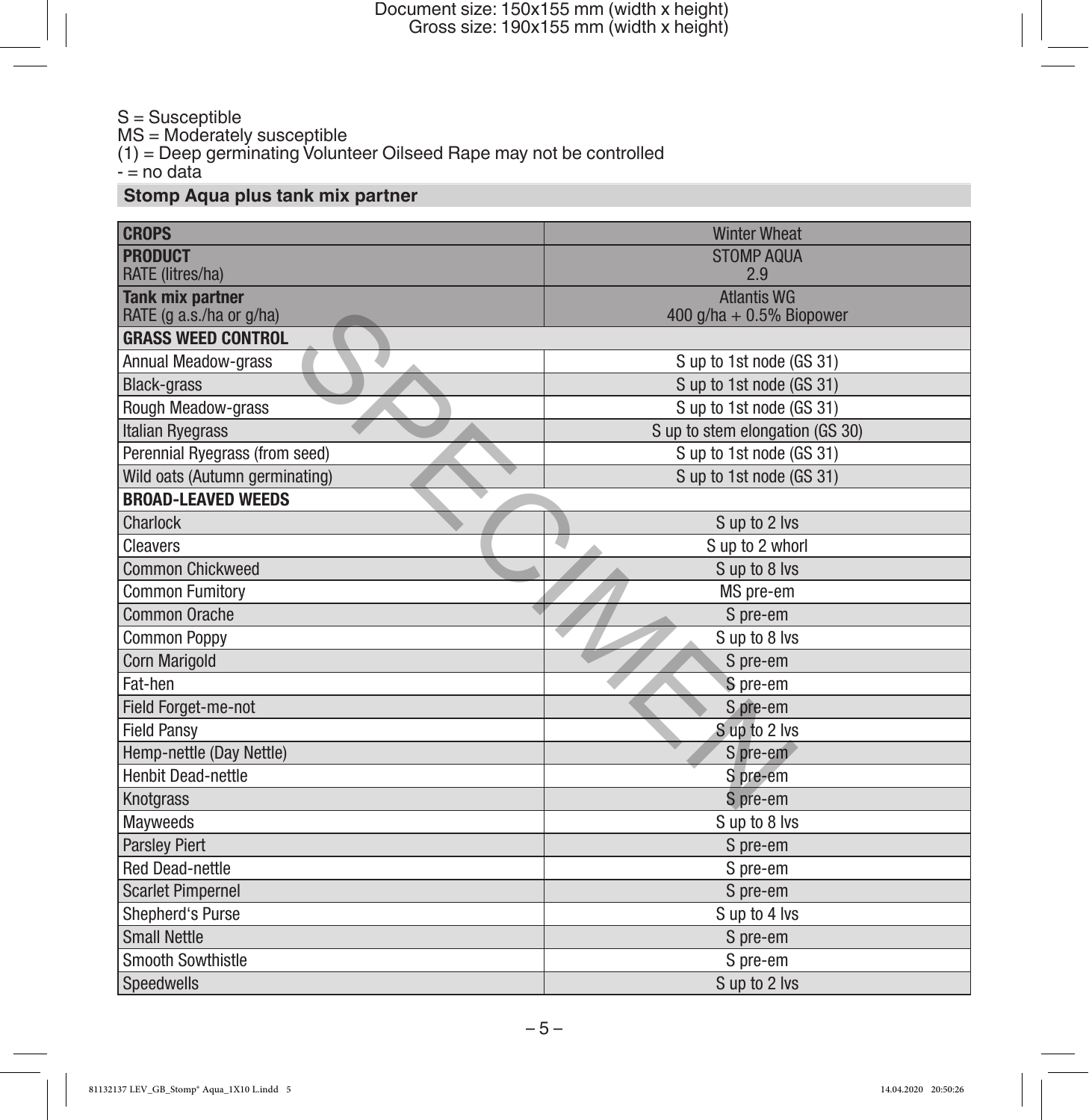| <b>CROPS</b>               | <b>Winter Wheat</b>        |
|----------------------------|----------------------------|
| <b>PRODUCT</b>             | STOMP AQUA                 |
| <b>RATE</b> (litres/ha)    | 2.9                        |
| Tank mix partner           | Atlantis WG                |
| RATE (g a.s./ha or g/ha)   | $400$ g/ha + 0.5% Biopower |
| Volunteer Oilseed Rape (1) | S pre-em                   |

S = Susceptible

MS = Moderately susceptible

(1) = Deep germinating Volunteer Oilseed Rape may not be controlled

# **Other crops**

| $(1)$ – Boop gommaning voluntion Unocea Hape may not be controlled                                       |                                                                                                                                                               |                                                                                                                                       |                                                                                            |                                                                                             |
|----------------------------------------------------------------------------------------------------------|---------------------------------------------------------------------------------------------------------------------------------------------------------------|---------------------------------------------------------------------------------------------------------------------------------------|--------------------------------------------------------------------------------------------|---------------------------------------------------------------------------------------------|
| <b>Other crops</b>                                                                                       |                                                                                                                                                               |                                                                                                                                       |                                                                                            |                                                                                             |
| All weed susceptibility ratings in the table below are for applications made pre-emergence of the weeds. |                                                                                                                                                               |                                                                                                                                       |                                                                                            |                                                                                             |
| <b>CROPS</b>                                                                                             | <b>Combining peas</b><br><b>Sunflowers</b><br><b>Carrots</b><br><b>Parsnips</b><br><b>Strawberries</b><br><b>Bush fruit</b><br>Cane fruit<br><b>Top fruit</b> | <b>Onions</b><br>Leeks<br><b>Transplanted</b><br>Brassicas:-<br>(Brussels sprouts,<br>Broccoli, Cabbages,<br>Calabrese, Cauliflowers) | <b>Forage and Grain Maize</b><br>(including cropsgrown<br>under temporaryplastic<br>mulch) | Potatoes:-<br>(First Early, Second<br>Early, Maincrop)                                      |
| <b>PRODUCT</b><br>RATE (litres/ha)<br>Tank mix partner<br>RATE (kg or litres/ha)                         | <b>STOMP AQUA</b><br>2.9                                                                                                                                      | <b>STOMP AQUA</b><br>$2.9^{4}$                                                                                                        | <b>STOMP AQUA</b><br>3.3                                                                   | <b>STOMP AQUA</b><br>2.9<br>Approved metribuzin<br>WG product to give<br>350g/ha metribuzin |
| <b>Annual Meadow-grass</b>                                                                               | S                                                                                                                                                             | S                                                                                                                                     | S                                                                                          | S.                                                                                          |
| Rough Meadow-grass                                                                                       | <b>MS</b>                                                                                                                                                     | <b>MS</b>                                                                                                                             | <b>MS</b>                                                                                  | <b>MS</b>                                                                                   |
| <b>Black bindweed</b>                                                                                    |                                                                                                                                                               |                                                                                                                                       |                                                                                            | <b>MS</b>                                                                                   |
| <b>Black Nightshade</b>                                                                                  | $\overline{\phantom{m}}$                                                                                                                                      | L                                                                                                                                     | S#                                                                                         |                                                                                             |
| Charlock                                                                                                 | -                                                                                                                                                             |                                                                                                                                       |                                                                                            | S                                                                                           |
| Cleavers (#)                                                                                             | ÷,                                                                                                                                                            |                                                                                                                                       |                                                                                            | <b>MS</b>                                                                                   |
| <b>Common Chickweed</b>                                                                                  | S                                                                                                                                                             | S                                                                                                                                     | S                                                                                          | <sub>S</sub>                                                                                |
| Common Fumitory (#)                                                                                      | *MS                                                                                                                                                           | <b>MS</b>                                                                                                                             | <b>MS</b>                                                                                  | <b>MS</b>                                                                                   |
| <b>Common Orache</b>                                                                                     | S                                                                                                                                                             | S                                                                                                                                     | S                                                                                          | S                                                                                           |
| <b>Common Poppy</b>                                                                                      | S                                                                                                                                                             | S                                                                                                                                     | S                                                                                          | S                                                                                           |
| Corn Marigold                                                                                            | S                                                                                                                                                             | S                                                                                                                                     | S                                                                                          | S                                                                                           |
| Fat-hen                                                                                                  | S                                                                                                                                                             | S                                                                                                                                     | S                                                                                          | S                                                                                           |
| Field Forget-me-not                                                                                      | S                                                                                                                                                             | S                                                                                                                                     | S                                                                                          | S                                                                                           |
| <b>Field Pansv</b>                                                                                       | S                                                                                                                                                             | S                                                                                                                                     | S                                                                                          | S                                                                                           |
| Groundsel                                                                                                |                                                                                                                                                               |                                                                                                                                       |                                                                                            | S                                                                                           |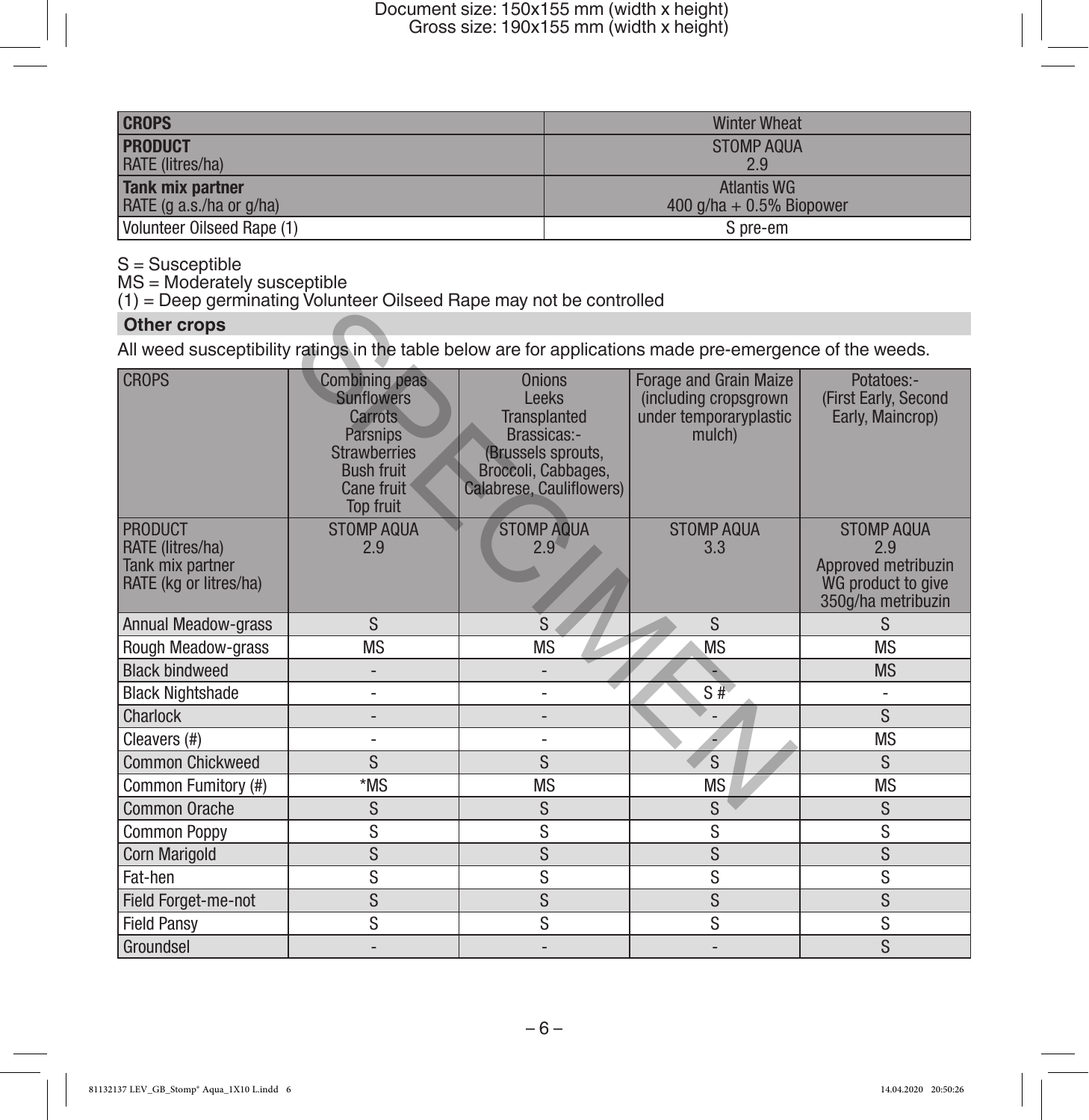| <b>CROPS</b>                                                                                                                                                                                                                                                                                      | <b>Combining peas</b><br><b>Sunflowers</b><br>Carrots<br><b>Parsnips</b><br><b>Strawberries</b><br><b>Bush fruit</b><br>Cane fruit<br><b>Top fruit</b> | <b>Onions</b><br>Leeks<br><b>Transplanted</b><br>Brassicas:-<br>(Brussels sprouts,<br>Broccoli, Cabbages,<br>Calabrese, Cauliflowers) | <b>Forage and Grain Maize</b><br>(including cropsgrown)<br>under temporaryplastic<br>mulch)                        | Potatoes:-<br>(First Early, Second<br>Early, Maincrop)                 |
|---------------------------------------------------------------------------------------------------------------------------------------------------------------------------------------------------------------------------------------------------------------------------------------------------|--------------------------------------------------------------------------------------------------------------------------------------------------------|---------------------------------------------------------------------------------------------------------------------------------------|--------------------------------------------------------------------------------------------------------------------|------------------------------------------------------------------------|
| <b>PRODUCT</b>                                                                                                                                                                                                                                                                                    | <b>STOMP AQUA</b>                                                                                                                                      | <b>STOMP AQUA</b>                                                                                                                     | <b>STOMP AQUA</b>                                                                                                  | <b>STOMP AQUA</b>                                                      |
| <b>RATE</b> (litres/ha)<br>Tank mix partner<br>RATE (kg or litres/ha)                                                                                                                                                                                                                             | 2.9                                                                                                                                                    | 2.9                                                                                                                                   | 3.3                                                                                                                | 2.9<br>Approved metribuzin<br>WG product to give<br>350g/ha metribuzin |
| Hemp (Day) -nettle                                                                                                                                                                                                                                                                                | S                                                                                                                                                      | S                                                                                                                                     | S                                                                                                                  | S                                                                      |
| <b>Henbit Dead-nettle</b>                                                                                                                                                                                                                                                                         | S                                                                                                                                                      | S                                                                                                                                     | S                                                                                                                  | S                                                                      |
| Knotgrass                                                                                                                                                                                                                                                                                         | Ś                                                                                                                                                      | S                                                                                                                                     | S                                                                                                                  | S                                                                      |
| Mayweeds (#)                                                                                                                                                                                                                                                                                      |                                                                                                                                                        | $\overline{a}$                                                                                                                        | $\overline{\phantom{0}}$                                                                                           | S                                                                      |
| <b>Parsley Piert</b>                                                                                                                                                                                                                                                                              | S                                                                                                                                                      | S                                                                                                                                     | S                                                                                                                  | S                                                                      |
| <b>Red Dead Nettle</b>                                                                                                                                                                                                                                                                            | S                                                                                                                                                      | S                                                                                                                                     | S                                                                                                                  | S                                                                      |
| Redshank (1)                                                                                                                                                                                                                                                                                      | L,                                                                                                                                                     |                                                                                                                                       | L,                                                                                                                 | S                                                                      |
| <b>Scarlet Pimpernel</b>                                                                                                                                                                                                                                                                          | S                                                                                                                                                      | S                                                                                                                                     | S                                                                                                                  | S                                                                      |
| Shepherd's Purse                                                                                                                                                                                                                                                                                  | *MS                                                                                                                                                    | MS                                                                                                                                    | <b>MS</b>                                                                                                          | <b>MS</b>                                                              |
| <b>Small Nettle</b>                                                                                                                                                                                                                                                                               | S                                                                                                                                                      | S                                                                                                                                     | S                                                                                                                  | S                                                                      |
| Smooth Sowthistle                                                                                                                                                                                                                                                                                 | S                                                                                                                                                      | S                                                                                                                                     | S                                                                                                                  | <b>MS</b>                                                              |
| Speedwells                                                                                                                                                                                                                                                                                        | S                                                                                                                                                      | $\overline{\mathsf{s}}$                                                                                                               | S                                                                                                                  | S                                                                      |
| <b>Volunteer Oilseed</b><br>Rape (2)                                                                                                                                                                                                                                                              | <b>MS</b>                                                                                                                                              | <b>MS</b>                                                                                                                             | <b>MS</b>                                                                                                          | S                                                                      |
| S = Susceptible<br>MS = Moderately susceptible<br>* = Control may be achieved under favourable conditions<br>$(1)$ = Early germinating<br>(2) = Deep germinating Volunteer Oilseed Rape may not be controlled.<br>a sequence of Stomp Aqua and a product applied post-emergence may be necessary. |                                                                                                                                                        |                                                                                                                                       | # = If application is followed by a period of dry conditions, or in situations where very heavy populations occur, |                                                                        |

a sequence of Stomp Aqua and a product applied post-emergence may be necessary.

 $-$  = no data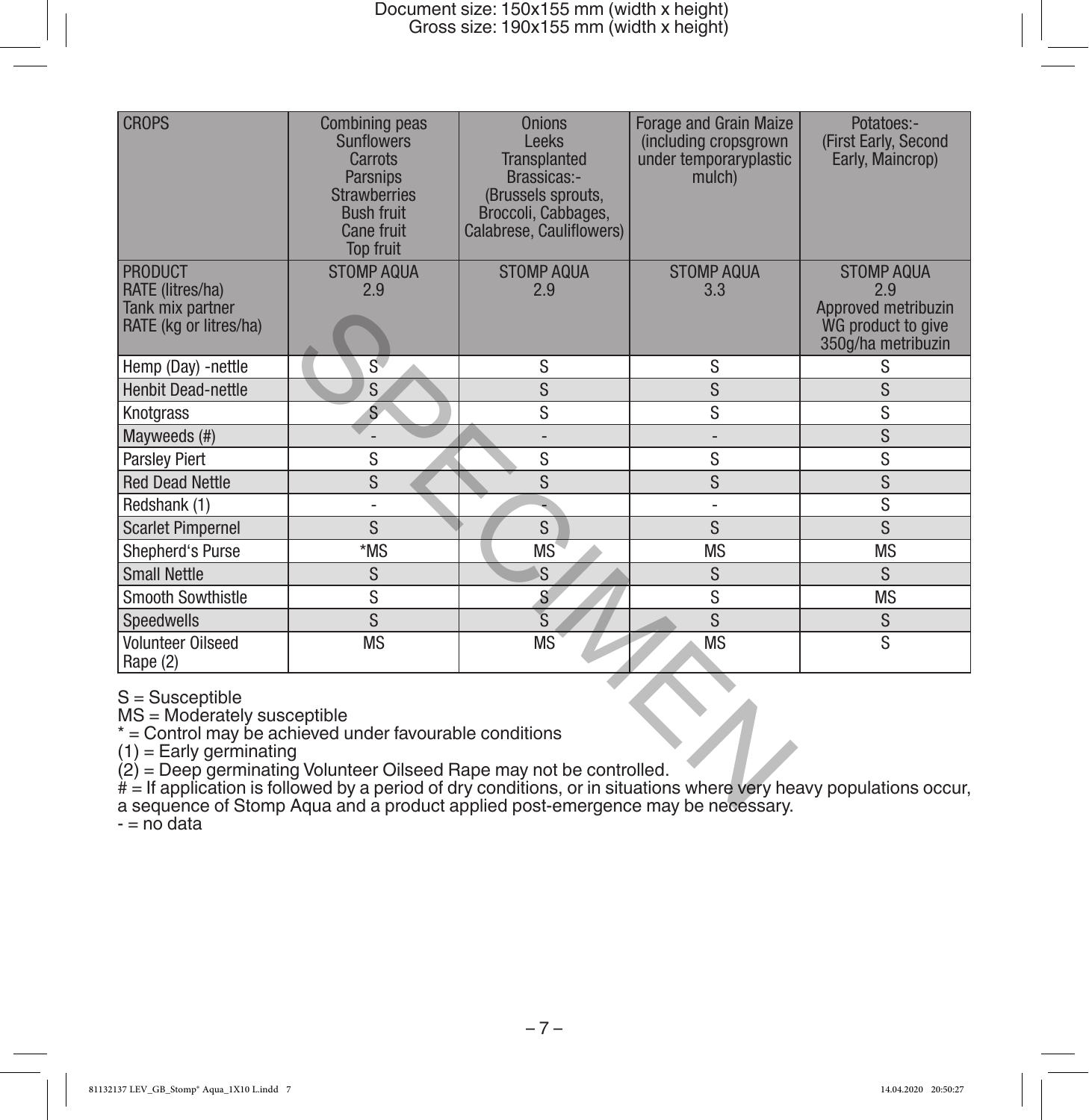# **Resistance Management**

Strains of some annual grasses (eg Black-grass, Wild-Oats, and Italian Ryegrass) have developed resistance to herbicides, which may lead to poor control. A strategy for preventing and managing such resistance should be adopted. Guidelines have been produced by the Weed Resistance Action Group and copies are available from the HGCA, CPA, your distributor, crop adviser or product manufacturer.

Populations of Black-grass and Italian ryegrass with high levels of enhanced metabolism resistance will not be fully controlled.

Key elements of the resistance management strategy for STOMP AQUA:

- Always follow WRAG guidelines for preventing and managing herbicide resistant weeds.
- Maximise the use of cultural control measures wherever possible (e.g. crop rotation, ploughing, stale seedbeds, delayed drilling, etc).
- Use tank mixes or sequences of effective herbicides with different modes of action within individual crops, or successive crops.
- For the control of herbicide resistant grassweeds, always use STOMP AQUA in tank mix or sequence with other effective graminicides with different modes of action.
- Apply pre-emergence of weeds wherever possible. If applications are delayed, apply post-emergence products/mixtures to small, actively growing weeds, especially where high levels of resistance are suspected and to reduce the risk of resistance development.
- Monitor fields regularly and investigate the reasons for any poor control.

# **Crop Specific Information**

#### **Winter wheat including Durum wheat, winter barley**

| seedbeds, delayed drilling, etc). | • Use tank mixes or sequences of effective herbicides with different modes of action within individual crops,                                                                                                                                                                                                                                                                                                                                                                                                                       |
|-----------------------------------|-------------------------------------------------------------------------------------------------------------------------------------------------------------------------------------------------------------------------------------------------------------------------------------------------------------------------------------------------------------------------------------------------------------------------------------------------------------------------------------------------------------------------------------|
| or successive crops.              | • For the control of herbicide resistant grassweeds, always use STOMP AQUA in tank mix or sequence with<br>other effective graminicides with different modes of action.<br>• Apply pre-emergence of weeds wherever possible. If applications are delayed, apply post-emergence<br>products/mixtures to small, actively growing weeds, especially where high levels of resistance are<br>suspected and to reduce the risk of resistance development.<br>• Monitor fields regularly and investigate the reasons for any poor control. |
| <b>Crop Specific Information</b>  |                                                                                                                                                                                                                                                                                                                                                                                                                                                                                                                                     |
| indicated in the tables below.    | Stomp Aqua is recommended for use on all varieties of approved crops on any mineral soil except where                                                                                                                                                                                                                                                                                                                                                                                                                               |
|                                   | Winter wheat including Durum wheat, winter barley                                                                                                                                                                                                                                                                                                                                                                                                                                                                                   |
| <b>Product</b>                    | <b>STOMP AQUA</b>                                                                                                                                                                                                                                                                                                                                                                                                                                                                                                                   |
| Rate                              | 2.9 or 2.2 l/ha                                                                                                                                                                                                                                                                                                                                                                                                                                                                                                                     |
| Water volume                      | 100 to 200 litres/hectare.                                                                                                                                                                                                                                                                                                                                                                                                                                                                                                          |
| Timing                            | Pre-emergence of the crop to before leaf sheath erect stage. (GS30). Do not apply pre-emergence to<br>crops drilled after 30th November.                                                                                                                                                                                                                                                                                                                                                                                            |
| Seed depth                        | Seed must be covered with a MINIMUM of 3.2cm of settled soil. ONLY treat shallow drilled crops POST-<br><b>EMERGENCE</b>                                                                                                                                                                                                                                                                                                                                                                                                            |
| <b>Winter wheat</b>               |                                                                                                                                                                                                                                                                                                                                                                                                                                                                                                                                     |
|                                   |                                                                                                                                                                                                                                                                                                                                                                                                                                                                                                                                     |
|                                   | Stomp Aqua applied in tank mix with Atlantis WG                                                                                                                                                                                                                                                                                                                                                                                                                                                                                     |
|                                   |                                                                                                                                                                                                                                                                                                                                                                                                                                                                                                                                     |

### **Winter wheat**

### **Stomp Aqua applied in tank mix with Atlantis WG**

| Product      | STOMP AQUA + Atlantis WG + Biopower                                                                                                                                 |
|--------------|---------------------------------------------------------------------------------------------------------------------------------------------------------------------|
| Rate         | $\frac{12.9 \text{ l/ha} + 400 \text{ g/ha} + 0.5\%}{10.5 \text{ g/ha} + 0.5\%}$                                                                                    |
| Water volume | 200 litres/hectare.                                                                                                                                                 |
| Timing       | Apply post-emergence from 2 leaves on the crop. Apply to young, actively growing weeds. Optimum<br>timing for Black-grass control is 1-3 leaves of the Black-grass. |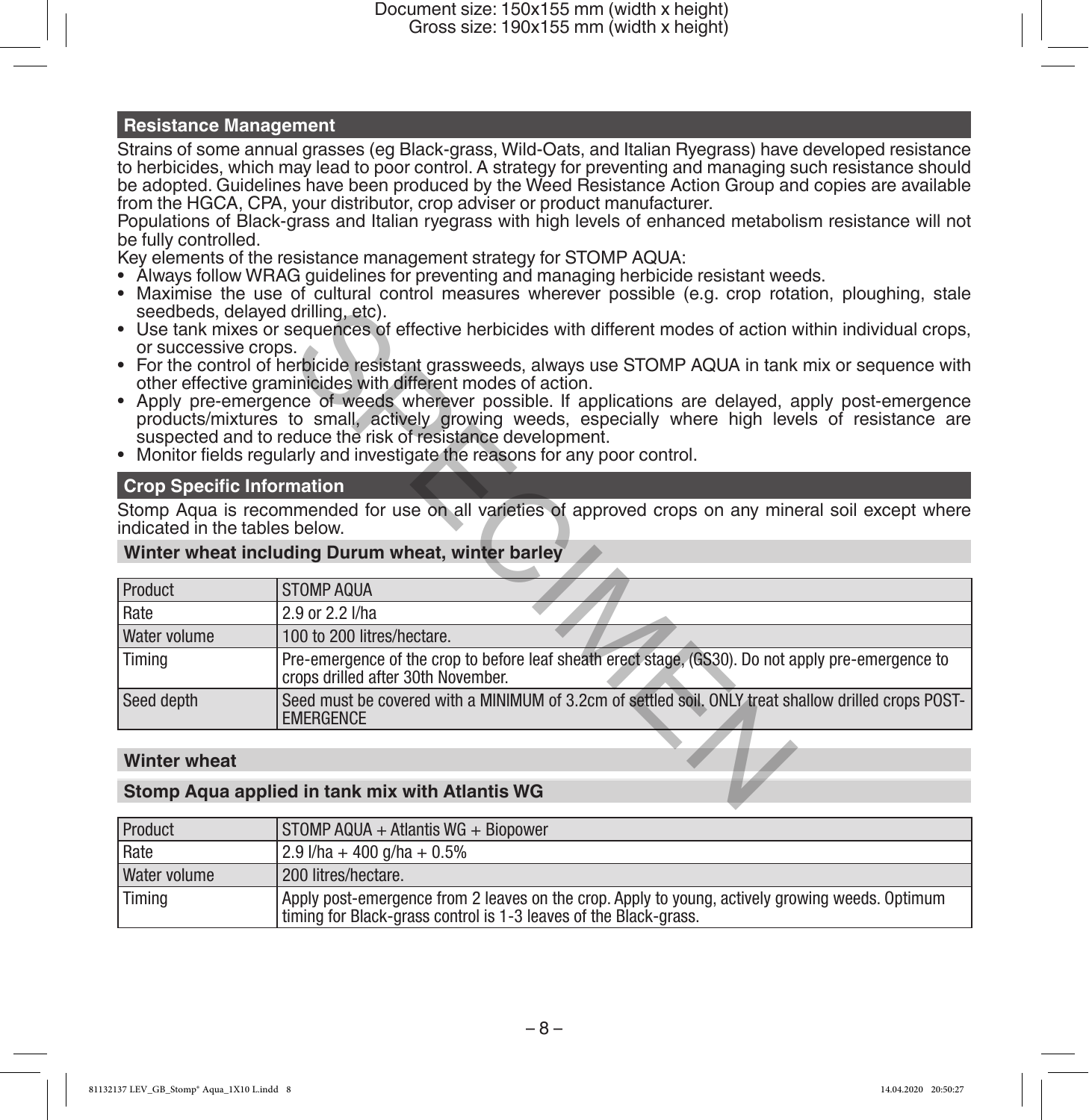| <b>Notes</b> | For optimum activity, apply when weather conditions promote active weed growth.<br>Do not apply to crops suffering from stress, which may be caused for example by pests, disease,<br>water logging, poor seedbed conditions or previous chemical treatment.<br>Under certain climatic, soil and crop conditions some slight chlorosis and stunting of the crop may<br>occur.<br>If frost is likely, avoid spraying non frost-hardened crops.<br>Avoid spraying during periods of prolonged or severe frost.<br>Control may be reduced if rain falls within 2 hours of application.<br>Thoroughly clean all spray equipment with a proprietary sprayer cleaner immediately after spraying to<br>avoid subsequent damage to crops other than cereals.<br>Consult Atlantis WG product label for information on sequences with other sulfonylurea or 'ALS-<br>inhibiting' herbicides |
|--------------|-----------------------------------------------------------------------------------------------------------------------------------------------------------------------------------------------------------------------------------------------------------------------------------------------------------------------------------------------------------------------------------------------------------------------------------------------------------------------------------------------------------------------------------------------------------------------------------------------------------------------------------------------------------------------------------------------------------------------------------------------------------------------------------------------------------------------------------------------------------------------------------|
|--------------|-----------------------------------------------------------------------------------------------------------------------------------------------------------------------------------------------------------------------------------------------------------------------------------------------------------------------------------------------------------------------------------------------------------------------------------------------------------------------------------------------------------------------------------------------------------------------------------------------------------------------------------------------------------------------------------------------------------------------------------------------------------------------------------------------------------------------------------------------------------------------------------|

# **Winter Rye, Triticale**

|                              | <u>UUISUILAIJAILIS VVU PIUUULI JAUGI JUI IIIIUIIIJAIJUI UII SEYVEIILES VIIIII UIIIEI SUIJUIVIUI GA UI "ALO"</u><br>inhibiting' herbicides                                                                                                      |
|------------------------------|------------------------------------------------------------------------------------------------------------------------------------------------------------------------------------------------------------------------------------------------|
|                              |                                                                                                                                                                                                                                                |
| <b>Winter Rye, Triticale</b> |                                                                                                                                                                                                                                                |
| Product                      | <b>STOMP AQUA</b>                                                                                                                                                                                                                              |
| Rate                         | 2.9 or 2.2 l/ha                                                                                                                                                                                                                                |
| Water volume                 | 100 to 200 litres/hectare.                                                                                                                                                                                                                     |
| Timing                       | Pre-emergence of the crop to before leaf sheath erect stage, (GS30).<br>Do not apply pre-emergence to crops drilled after 30th November.                                                                                                       |
| Seed depth                   | Seed must be covered with a MINIMUM of 3.2cm of settled soil.<br><b>ONLY treat shallow drilled crops POST-EMERGENCE</b>                                                                                                                        |
|                              |                                                                                                                                                                                                                                                |
| <b>Spring barley</b>         |                                                                                                                                                                                                                                                |
| <b>Product</b>               | <b>STOMP AQUA</b>                                                                                                                                                                                                                              |
| Rate                         | $2.9$ I/ha                                                                                                                                                                                                                                     |
| Water volume                 | 100 to 200 litres/hectare.                                                                                                                                                                                                                     |
| Timing                       | Pre-emergence of the crop. Apply STOMP AQUA as soon as possible after drilling and before<br>emergence. Due to risk of dry soils, do not apply STOMP AQUA alone after the end of March (mid April<br>in Scotland) unless rainfall is imminent. |
| Seed depth                   | Seed must be covered with a MINIMUM of 3.2cm of settled soil.                                                                                                                                                                                  |
| <b>Combining Peas</b>        |                                                                                                                                                                                                                                                |

# **Spring barley**

| Product      | STOMP AQUA                                                                                                                                                                                                                                     |
|--------------|------------------------------------------------------------------------------------------------------------------------------------------------------------------------------------------------------------------------------------------------|
| Rate         | $2.9$ I/ha                                                                                                                                                                                                                                     |
| Water volume | 100 to 200 litres/hectare.                                                                                                                                                                                                                     |
| Timing       | Pre-emergence of the crop. Apply STOMP AQUA as soon as possible after drilling and before<br>emergence. Due to risk of dry soils, do not apply STOMP AQUA alone after the end of March (mid April<br>in Scotland) unless rainfall is imminent. |
| Seed depth   | Seed must be covered with a MINIMUM of 3.2cm of settled soil.                                                                                                                                                                                  |

# **Combining Peas**

| Product             | STOMP AQUA                                                                                                                                                                                                                                                                                                                    |
|---------------------|-------------------------------------------------------------------------------------------------------------------------------------------------------------------------------------------------------------------------------------------------------------------------------------------------------------------------------|
| Rate                | $2.9$ I/ha                                                                                                                                                                                                                                                                                                                    |
| <b>Water volume</b> | 100 to 200 litres/hectare.                                                                                                                                                                                                                                                                                                    |
| Timing              | Pre-emergence of the crop. Apply STOMP AQUA as soon as possible after sowing and final seedbed<br>preparation. Do not apply if the plumule is less than 13mm from the soil surface. Due to risk of dry<br>soils, do not apply STOMP AQUA alone after the end of March (mid April in Scotland) unless rainfall is<br>imminent. |
| Soil types          | All mineral soils except gravelly soils                                                                                                                                                                                                                                                                                       |
| Seed depth          | Seed must be covered with a MINIMUM of 2.5cm of settled soil.                                                                                                                                                                                                                                                                 |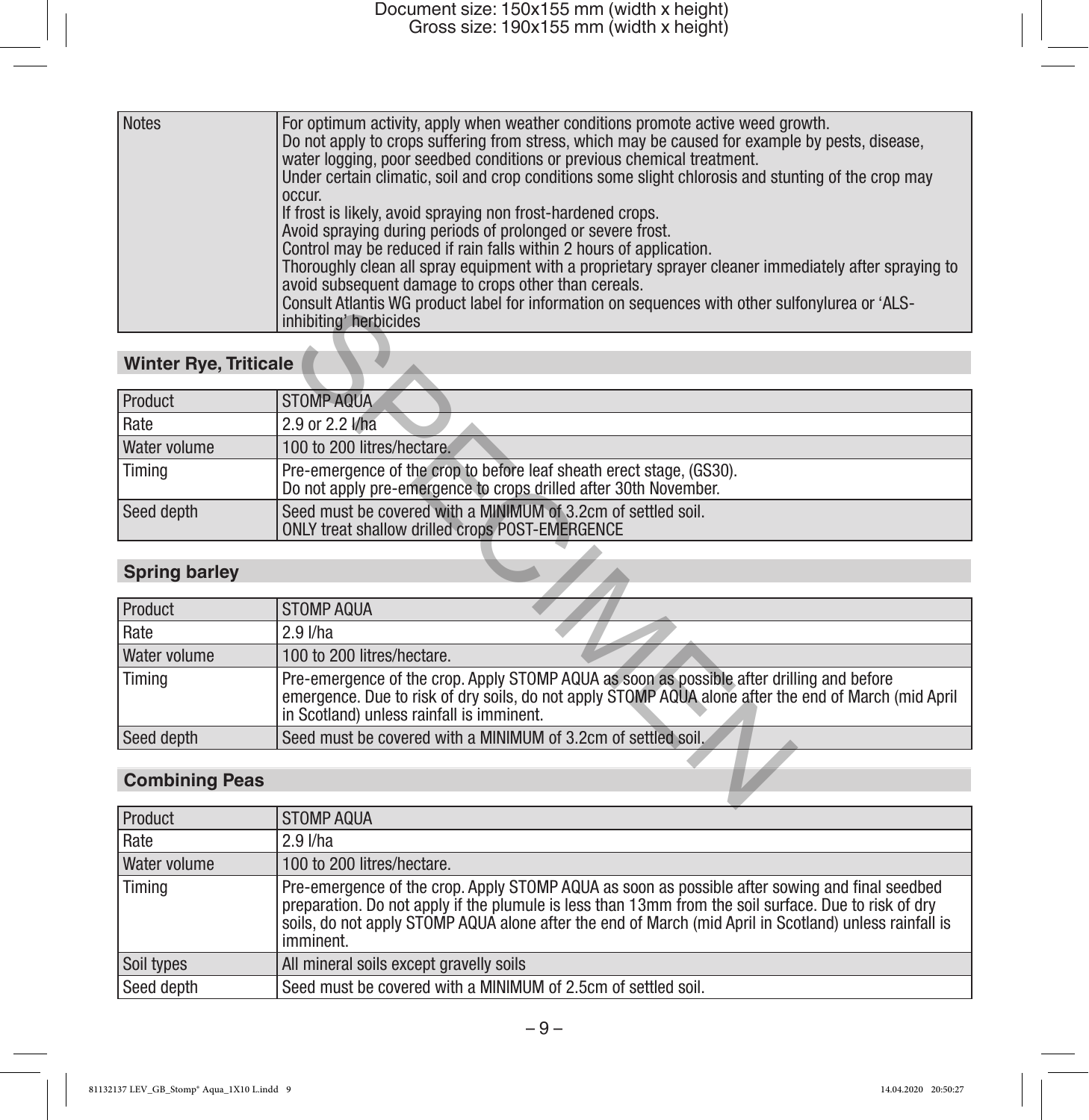# **Potatoes (First early, second early & maincrops)**

| Products                    | STOMP AQUA + approved metribuzin WG product to give 350g/ha metribuzin                                                                                                                                                                                                                                                                                                                                                                                                                                                                          |  |
|-----------------------------|-------------------------------------------------------------------------------------------------------------------------------------------------------------------------------------------------------------------------------------------------------------------------------------------------------------------------------------------------------------------------------------------------------------------------------------------------------------------------------------------------------------------------------------------------|--|
| Rate                        | 2.9 $1$ /ha + appropriate rate to deliver 350g/ha metribuzin. In dry conditions apply a STOMP AQUA –<br>metribuzin sequence.                                                                                                                                                                                                                                                                                                                                                                                                                    |  |
| <b>Water volume</b>         | 200 litres/hectare.                                                                                                                                                                                                                                                                                                                                                                                                                                                                                                                             |  |
| Timina                      | Pre-emergence of the crop. Apply as soon as possible after planting and final ridging up. Loose<br>structured ridges must be allowed time for settlement before application. Do not apply later than 7<br>days before emergence.                                                                                                                                                                                                                                                                                                                |  |
| Soil types                  | Do not use on Sands (S), Gravelly or Stony soils.                                                                                                                                                                                                                                                                                                                                                                                                                                                                                               |  |
| Variety                     | Read the metribuzin label carefully, particularly with regard to varietal restrictions.                                                                                                                                                                                                                                                                                                                                                                                                                                                         |  |
| <b>Application</b>          | STOMP AQUA should be applied in a minimum of 200 litres of water/ha.                                                                                                                                                                                                                                                                                                                                                                                                                                                                            |  |
| <b>Notes</b>                | Best weed control will be achieved with settled well-rounded ridges with few clods. If re-ridging<br>is necessary, delay application until after the final ridging is completed. Slight distortion and<br>discolouration of the initial shoots may occur if very heavy rain falls after application but before<br>emergence, particularly to crops grown on very light soils. This is quickly outgrown and subsequent<br>growth is unaffected. Read the metribuzin label carefully, particularly with regard to following crop<br>restrictions. |  |
|                             |                                                                                                                                                                                                                                                                                                                                                                                                                                                                                                                                                 |  |
| <b>Sunflowers</b>           |                                                                                                                                                                                                                                                                                                                                                                                                                                                                                                                                                 |  |
|                             |                                                                                                                                                                                                                                                                                                                                                                                                                                                                                                                                                 |  |
| Product                     | <b>STOMP AQUA</b>                                                                                                                                                                                                                                                                                                                                                                                                                                                                                                                               |  |
| Rate                        | 2.9 l/ha                                                                                                                                                                                                                                                                                                                                                                                                                                                                                                                                        |  |
| Water volume                | 100 to 200 litres/hectare.                                                                                                                                                                                                                                                                                                                                                                                                                                                                                                                      |  |
| Timina                      | Apply as soon as possible after sowing and final seedbed cultivation, before crop and weed<br>emergence.                                                                                                                                                                                                                                                                                                                                                                                                                                        |  |
| Seedbed                     | Consolidate seedbeds after drilling to provide a firm level soil. Seed should be drilled so that after<br>seedbed consolidation it is covered by a minimum of 2.5cm of settled soil.                                                                                                                                                                                                                                                                                                                                                            |  |
|                             |                                                                                                                                                                                                                                                                                                                                                                                                                                                                                                                                                 |  |
| <b>Carrots and Parsnips</b> |                                                                                                                                                                                                                                                                                                                                                                                                                                                                                                                                                 |  |
| <b>Product</b>              | <b>STOMP AQUA</b>                                                                                                                                                                                                                                                                                                                                                                                                                                                                                                                               |  |
| Rate                        | 2.9 l/ha                                                                                                                                                                                                                                                                                                                                                                                                                                                                                                                                        |  |

# **Sunflowers**

| Product      | <b>STOMP AQUA</b>                                                                                                                                                                    |  |
|--------------|--------------------------------------------------------------------------------------------------------------------------------------------------------------------------------------|--|
| Rate         | $2.9$ I/ha                                                                                                                                                                           |  |
| Water volume | 100 to 200 litres/hectare.                                                                                                                                                           |  |
| Timing       | Apply as soon as possible after sowing and final seedbed cultivation, before crop and weed<br>emergence.                                                                             |  |
| Seedbed      | Consolidate seedbeds after drilling to provide a firm level soil. Seed should be drilled so that after<br>seedbed consolidation it is covered by a minimum of 2.5cm of settled soil. |  |

# **Carrots and Parsnips**

| Product      | <b>STOMP AQUA</b>                                                                                                                                                  |  |
|--------------|--------------------------------------------------------------------------------------------------------------------------------------------------------------------|--|
| l Rate       | $2.9$ I/ha                                                                                                                                                         |  |
| Water volume | 100 to 200 litres/hectare.                                                                                                                                         |  |
| 'Timing      | Apply as soon as possible after drilling but before crop and weed emergence.                                                                                       |  |
| Notes        | If emerged weeds are present after drilling but pre-emergence of the crop, STOMP AQUA may be<br>applied in tank mix with a recommended approved contact herbicide. |  |

 $-10-$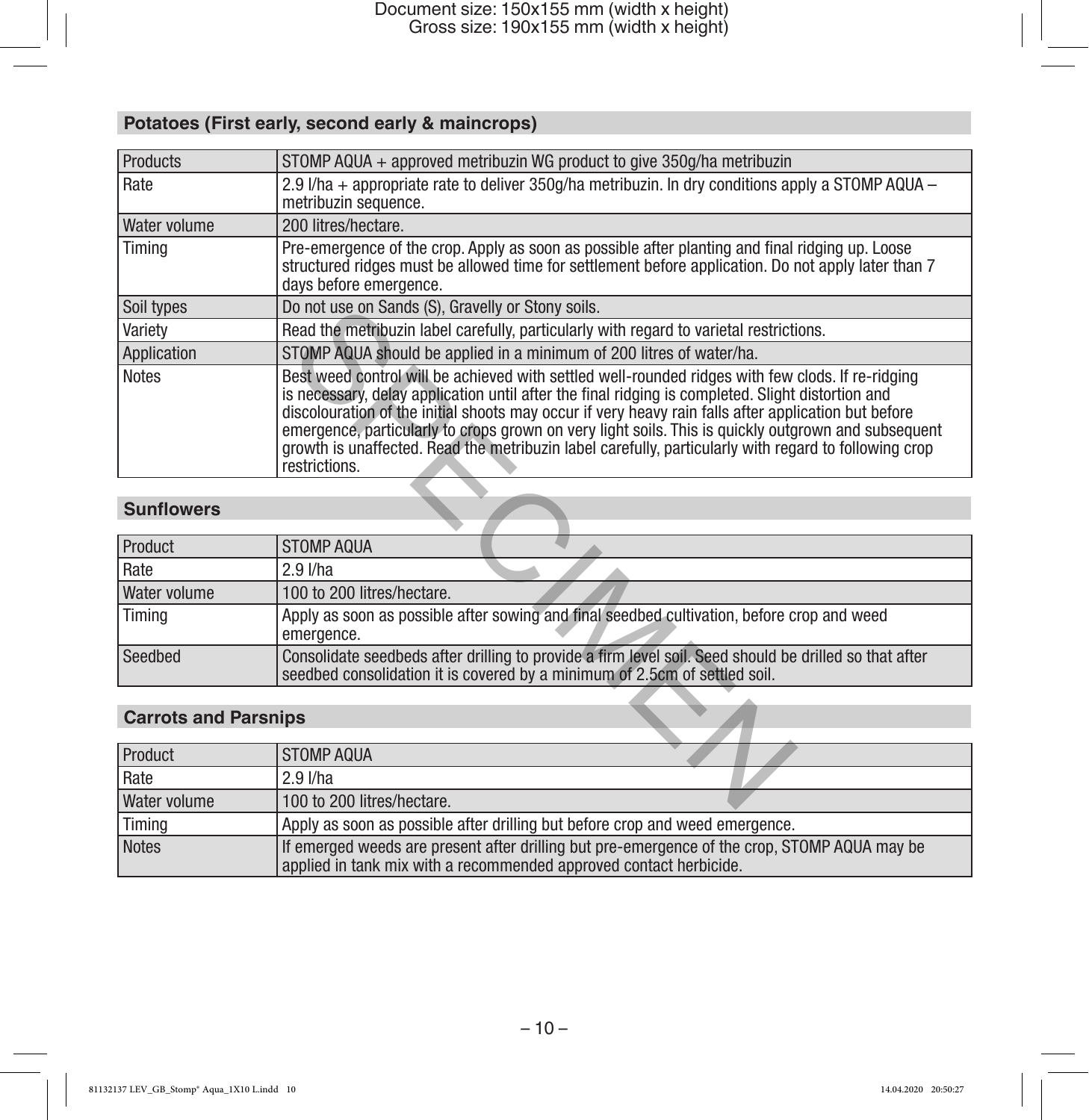# **Transplanted Brassicas (Broccoli, Brussels sprouts, Cabbages, Calabrese, Cauliflowers)**

| Product      | <b>STOMP AQUA</b>                                                                                                                                                                                                                                                                                            |  |
|--------------|--------------------------------------------------------------------------------------------------------------------------------------------------------------------------------------------------------------------------------------------------------------------------------------------------------------|--|
| Rate         | $2.9$ I/ha                                                                                                                                                                                                                                                                                                   |  |
| Water volume | 100 to 200 litres/hectare.                                                                                                                                                                                                                                                                                   |  |
| Timing       | Apply after final plantbed cultivation but before transplanting. Do not apply STOMP AQUA post-planting<br>as crop damage may occur. Do not apply STOMP AQUA to any transplanted brassicas when heavy rain<br>is forecast.                                                                                    |  |
| Application  | Do not incorporate and avoid all unnecessary disturbance to soil after application. When transplanting<br>care must be taken not to introduce treated soil into the root zone. If necessary, irrigation should be<br>used before application as some moisture is essential for the chemical to be activated. |  |
| Soil types   | Do not use on crops grown on sands (CS, S, FS, LCS), very light soils (LS, LFS, CSL), as crop damage<br>may result.                                                                                                                                                                                          |  |
| <b>Notes</b> | If emerged weeds are present at pre-transplanting application, apply STOMP AQUA in tank mix with a<br>recommended approved contact herbicide.                                                                                                                                                                |  |

# **Bulb onions (Spring and autumn, drilled or transplanted) and Leeks (drilled only)**

|                | care must be taken not to introduce treated soil into the root zone. If necessary, irrigation should be<br>used before application as some moisture is essential for the chemical to be activated.                                                                                                                                    |  |
|----------------|---------------------------------------------------------------------------------------------------------------------------------------------------------------------------------------------------------------------------------------------------------------------------------------------------------------------------------------|--|
| Soil types     | Do not use on crops grown on sands (CS, S, FS, LCS), very light soils (LS, LFS, CSL), as crop damage<br>may result.                                                                                                                                                                                                                   |  |
| Notes          | If emerged weeds are present at pre-transplanting application, apply STOMP AQUA in tank mix with a<br>recommended approved contact herbicide.                                                                                                                                                                                         |  |
|                |                                                                                                                                                                                                                                                                                                                                       |  |
|                | Bulb onions (Spring and autumn, drilled or transplanted) and Leeks (drilled only)                                                                                                                                                                                                                                                     |  |
| <b>Product</b> | <b>STOMP AQUA</b>                                                                                                                                                                                                                                                                                                                     |  |
|                |                                                                                                                                                                                                                                                                                                                                       |  |
| Rate           | $2.9$ $I/ha$                                                                                                                                                                                                                                                                                                                          |  |
| Water volume   | 100 to 200 litres/hectare.                                                                                                                                                                                                                                                                                                            |  |
| Timing         | Drilled crops – apply STOMP AQUA as soon as possible after drilling but before crop or weed<br>emergence. Transplanted crops – apply STOMP AQUA pre-transplanting. Do not apply STOMP AQUA to<br>any onion or leek crop when heavy rain is forecast.                                                                                  |  |
| Seed depth     | Seed should be covered with a minimum of 2.5cm of settled soil.                                                                                                                                                                                                                                                                       |  |
| Application    | When transplanting, care must be taken not to introduce treated soil into the root zone.                                                                                                                                                                                                                                              |  |
| Soil types     | STOMP AQUA is not recommended for use on onions or leeks grown on sands (CS, S, FS, LCS),<br>very light soils (LS, LFS, CSL), as crop damage may result. STOMP AQUA is not recommended for use<br>on onions or leeks grown on fen soils or other soils containing in excess of 10% organic matter, as<br>weed control may be reduced. |  |
| <b>Notes</b>   | If weeds are present, these can be controlled by applying STOMP AQUA in tank mix with a<br>recommended contact herbicide. Read tank mix partner label carefully for restrictions on transplanted<br>multi-seeded onions or leeks.                                                                                                     |  |
|                |                                                                                                                                                                                                                                                                                                                                       |  |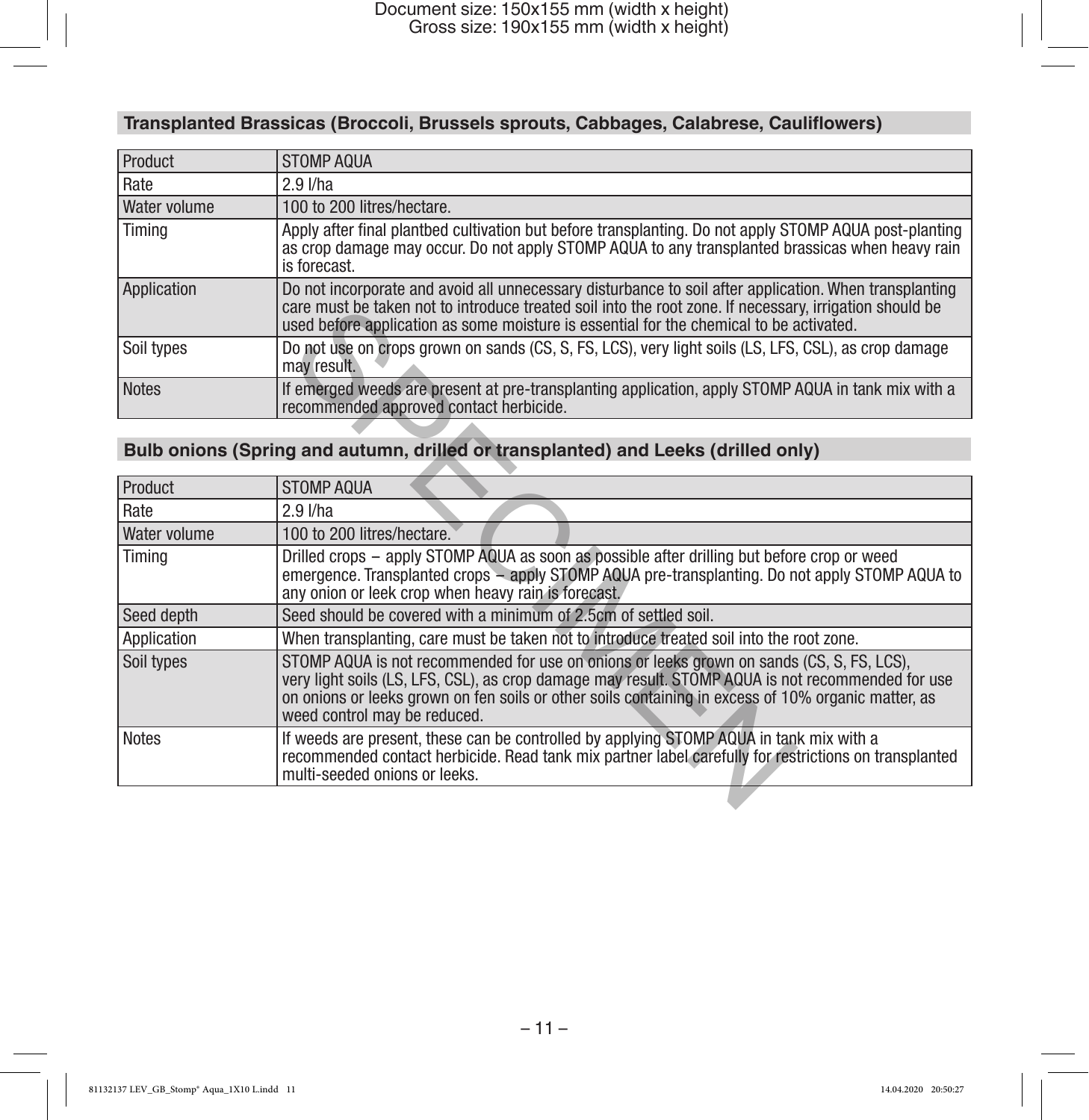# **Forage and Grain maize (including crops grown under temporary plastic mulch)**

| Product      | <b>STOMP AQUA</b>                                                                                                                                                                                                                                                                                                                                                                                                                                                            |
|--------------|------------------------------------------------------------------------------------------------------------------------------------------------------------------------------------------------------------------------------------------------------------------------------------------------------------------------------------------------------------------------------------------------------------------------------------------------------------------------------|
| Rate         | $3.3$ $I/ha$                                                                                                                                                                                                                                                                                                                                                                                                                                                                 |
| Water volume | 100 to 200 litres/hectare.                                                                                                                                                                                                                                                                                                                                                                                                                                                   |
| Timing       | Forage and grain maize: before 4th leaf of the crop.<br>Maize grown under temporary plastic mulch: pre-emergence.                                                                                                                                                                                                                                                                                                                                                            |
| <b>Notes</b> | Do not use on Sweetcorn or Maize grown for seed. Seed must be covered by a minimum of 5cm of<br>settled soil. The use of STOMP AQUA may affect the full development of crown roots which function<br>only to anchor the plant. This has no effect on the yield of maize. If application is followed by a period<br>of dry conditions or in situations where very heavy populations occur, a sequence of STOMP AQUA and<br>a product applied post-emergence may be necessary. |

# **Strawberries (Maiden and Established crops)**

|              | only to anchor the plant. This has no effect on the vield of maize. If application is followed by a period<br>of dry conditions or in situations where very heavy populations occur, a sequence of STOMP AQUA and<br>a product applied post-emergence may be necessary.                                                                                                                                                                                                                                                                                                                                                                                                                                                                                                                                                                                                                                                                                                                                                                                                                                                                                                                                                                                                                                                                                                                         |
|--------------|-------------------------------------------------------------------------------------------------------------------------------------------------------------------------------------------------------------------------------------------------------------------------------------------------------------------------------------------------------------------------------------------------------------------------------------------------------------------------------------------------------------------------------------------------------------------------------------------------------------------------------------------------------------------------------------------------------------------------------------------------------------------------------------------------------------------------------------------------------------------------------------------------------------------------------------------------------------------------------------------------------------------------------------------------------------------------------------------------------------------------------------------------------------------------------------------------------------------------------------------------------------------------------------------------------------------------------------------------------------------------------------------------|
|              | <b>Strawberries (Maiden and Established crops)</b>                                                                                                                                                                                                                                                                                                                                                                                                                                                                                                                                                                                                                                                                                                                                                                                                                                                                                                                                                                                                                                                                                                                                                                                                                                                                                                                                              |
| Product      | <b>STOMP AQUA</b>                                                                                                                                                                                                                                                                                                                                                                                                                                                                                                                                                                                                                                                                                                                                                                                                                                                                                                                                                                                                                                                                                                                                                                                                                                                                                                                                                                               |
| Rate         | 2.9 l/ha                                                                                                                                                                                                                                                                                                                                                                                                                                                                                                                                                                                                                                                                                                                                                                                                                                                                                                                                                                                                                                                                                                                                                                                                                                                                                                                                                                                        |
| Water volume | 100 to 200 litres/hectare.                                                                                                                                                                                                                                                                                                                                                                                                                                                                                                                                                                                                                                                                                                                                                                                                                                                                                                                                                                                                                                                                                                                                                                                                                                                                                                                                                                      |
| Timing       | <b>Maiden Beds</b><br>- runners should be planted so that roots are well covered.<br>- good consolidation of the plantbed is necessary for good weed control.<br>- STOMP AQUA should be applied to dormant newly planted runners in the autumn or early spring<br>immediately after planting and prior to weed emergence.<br>- if runners are likely to be slow in establishing due to stress conditions, such as drought, at the time<br>of planting, the application of STOMP AQUA should be delayed until plants have established and are<br>free of stress.<br>- application made after runners have started growing away may reduce the initial vigour of new<br>foliage but this will be rapidly outgrown.<br>- do not apply STOMP AQUA before October to beds newly planted with cold-stored runners or beds<br>newly planted in late summer.<br>- pre-planting application of STOMP AQUA is not recommended.<br><b>Established beds</b><br>- apply STOMP AQUA to weed free soil from autumn to early spring during the dormant period of the<br>crop.<br>- STOMP AQUA applied after the end of March or after the emergence of flower trusses in the spring<br>may affect crop yield, particularly if conditions adverse to vigorous plant growth follow application.<br>- do not apply STOMP AQUA during the flower initiation period (immediately post-harvest to mid-<br>September). |
| <b>Notes</b> | Leaf growth of strawberries may be checked following applications of STOMP AQUA in the spring but,<br>in extensive experimentation, this has been shown not to affect yield. Do NOT use STOMP AQUA on<br>protected crops or crops grown in green houses.                                                                                                                                                                                                                                                                                                                                                                                                                                                                                                                                                                                                                                                                                                                                                                                                                                                                                                                                                                                                                                                                                                                                        |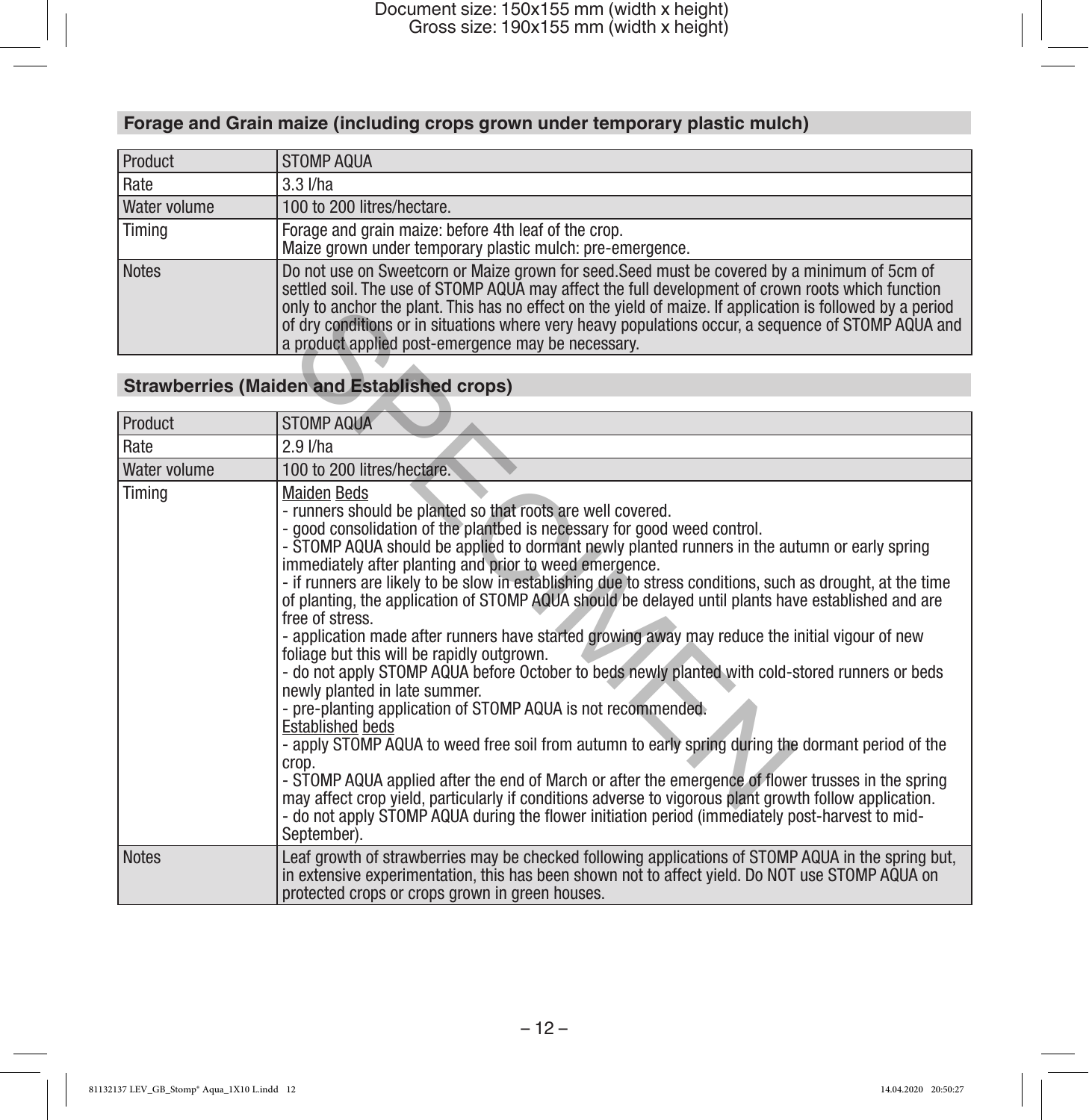# **Bush Fruit – Blackcurrants, Gooseberries**

| Product      | STOMP AQUA                                                                                                                                                                                                                                                        |
|--------------|-------------------------------------------------------------------------------------------------------------------------------------------------------------------------------------------------------------------------------------------------------------------|
| Rate         | $2.9$ I/ha                                                                                                                                                                                                                                                        |
| Water volume | 100 to 200 litres/hectare.                                                                                                                                                                                                                                        |
| Timing       | Apply STOMP AQUA after final cultivation to weed-free soil from autumn to early spring during the<br>dormant period of the crop before bud burst, either over the top or as a directed spray. STOMP AQUA is<br>not recommended for use in the season of planting. |
| Tank mixes   | If emerged weeds are present at application, STOMP AQUA may be applied as a directed spray in tank<br>mix with a recommended approved contact herbicide.                                                                                                          |

# **Cane Fruit – Raspberries, Loganberries, Tayberries, Blackberries**

|                                            | mix with a recommended approved contact herbicide.                                                                                                                                                                                                                                                                                                                                                                                                                                                                                                                                                                                                                                                                                                           |  |
|--------------------------------------------|--------------------------------------------------------------------------------------------------------------------------------------------------------------------------------------------------------------------------------------------------------------------------------------------------------------------------------------------------------------------------------------------------------------------------------------------------------------------------------------------------------------------------------------------------------------------------------------------------------------------------------------------------------------------------------------------------------------------------------------------------------------|--|
|                                            |                                                                                                                                                                                                                                                                                                                                                                                                                                                                                                                                                                                                                                                                                                                                                              |  |
|                                            | Cane Fruit - Raspberries, Loganberries, Tayberries, Blackberries                                                                                                                                                                                                                                                                                                                                                                                                                                                                                                                                                                                                                                                                                             |  |
|                                            |                                                                                                                                                                                                                                                                                                                                                                                                                                                                                                                                                                                                                                                                                                                                                              |  |
| <b>Product</b>                             | <b>STOMP AQUA</b>                                                                                                                                                                                                                                                                                                                                                                                                                                                                                                                                                                                                                                                                                                                                            |  |
| Rate                                       | $2.9$ $I/ha$                                                                                                                                                                                                                                                                                                                                                                                                                                                                                                                                                                                                                                                                                                                                                 |  |
| Water volume                               | 100 to 200 litres/hectare.                                                                                                                                                                                                                                                                                                                                                                                                                                                                                                                                                                                                                                                                                                                                   |  |
| Timing                                     | Apply STOMP AQUA after final cultivation to weed-free soil from autumn to early spring. STOMP AQUA<br>is not recommended for use after the end of March unless adequate soil moisture is present as some<br>soil moisture present is essential for the chemical to be activated. Do not apply to autumn fruiting<br>raspberries.<br>Newly planted crops:<br>- STOMP AQUA should be applied immediately after planting.<br>- a light ridging along the cane row before application is recommended to ensure roots are well<br>covered.<br>- STOMP AQUA should be applied well before the emergence of the new canes.<br><b>Established crops:</b><br>- STOMP AQUA should be applied as soon as the canes have been cut out and tied, but before bud<br>burst. |  |
| Tank mixes                                 | If emerged weeds are present at application, STOMP AQUA may be applied as a directed spray in tank<br>mix with a recommended approved contact herbicide.                                                                                                                                                                                                                                                                                                                                                                                                                                                                                                                                                                                                     |  |
|                                            |                                                                                                                                                                                                                                                                                                                                                                                                                                                                                                                                                                                                                                                                                                                                                              |  |
| Top Fruit - Apples, Cherries, Pears, Plums |                                                                                                                                                                                                                                                                                                                                                                                                                                                                                                                                                                                                                                                                                                                                                              |  |
| Rate                                       | $2.9$ I/ha                                                                                                                                                                                                                                                                                                                                                                                                                                                                                                                                                                                                                                                                                                                                                   |  |
| Water volume                               | 100 to 200 litres/hectare.                                                                                                                                                                                                                                                                                                                                                                                                                                                                                                                                                                                                                                                                                                                                   |  |

# **Top Fruit – Apples, Cherries, Pears, Plums**

| Rate         | $2.9$ I/ha                                                                                                                                                                                                                                                                                                           |
|--------------|----------------------------------------------------------------------------------------------------------------------------------------------------------------------------------------------------------------------------------------------------------------------------------------------------------------------|
| Water volume | 100 to 200 litres/hectare.                                                                                                                                                                                                                                                                                           |
| Timing       | Apply STOMP AQUA to weed-free soil from autumn to early spring. STOMP AQUA is not recommended<br>for use after the end of March unless adequate soil moisture is present as some soil moisture is<br>essential for the chemical to be activated. STOMP AQUA is not recommended for use in the season of<br>planting. |
| Tank mixes   | If emerged weeds are present at the time of application, STOMP AQUA should be applied in tank mix<br>with a recommended approved contact herbicide.                                                                                                                                                                  |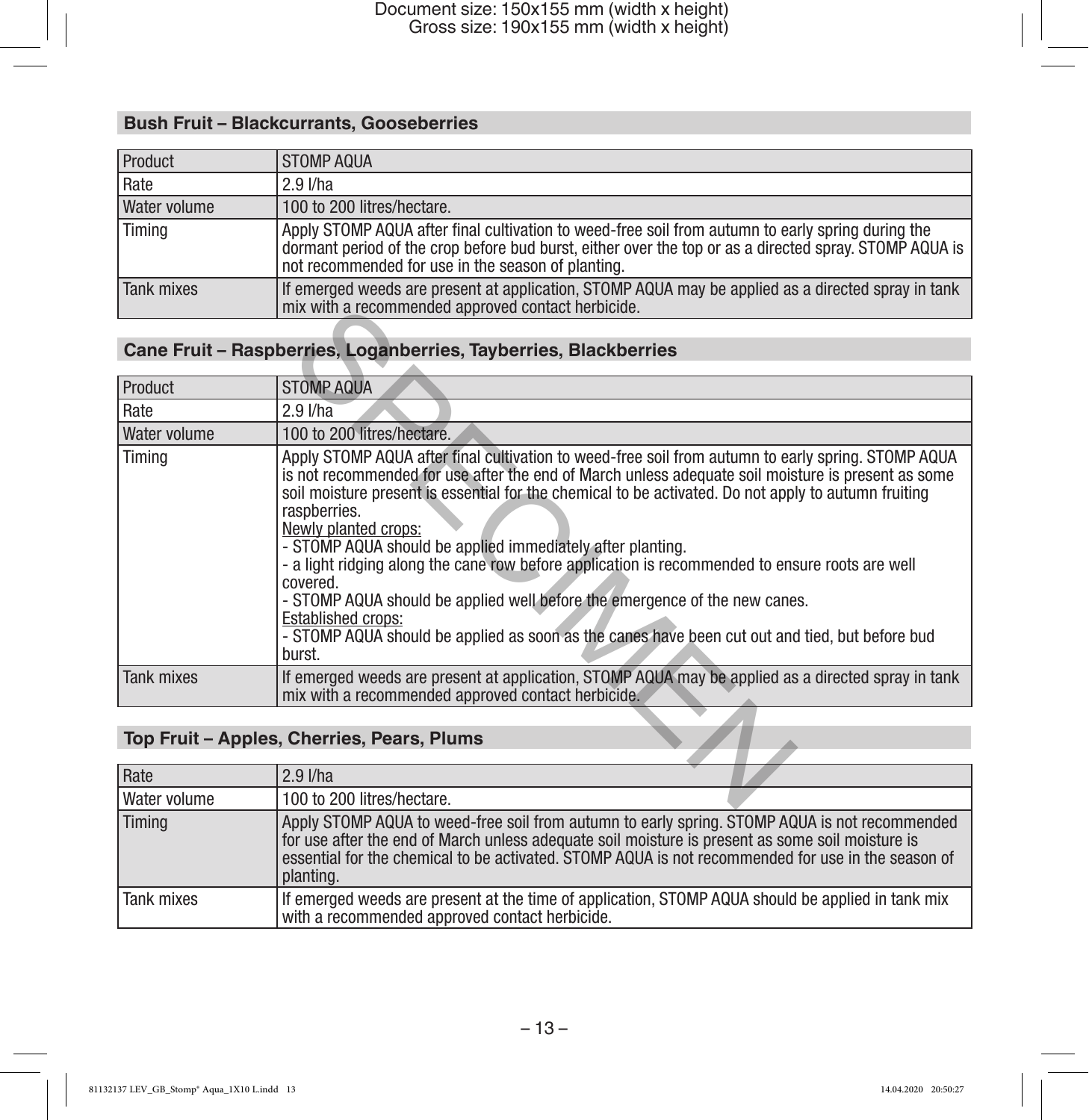# **Mixing and Application**

## **Mixing**

Never prepare more spray solution than is required.

Three quarters fill the tank with clean water and start the agitation. To ensure thorough mixing of the product, invert the container several times before opening. Add the required quantity of STOMP AQUA to the spray tank while re-circulating. Fill up the tank with water and continue agitation until spraying is completed.

On emptying the container, rinse container thoroughly by using an integrated pressure rinsing device or manually rinsing three times. Add washings to sprayer at time of filling and dispose of container safely.

When tank mixes are to be used, each product should be added separately to the spray tank and fully dispersed before the addition of any further product(s).

# **Tank Mixtures**

# **Tank mixes for Winter cereals**

| dispersed before the addition of any further product(s).<br>Add products to the spray tank in the following order:<br>1) Wettable powders (WP)<br>2) Dry flowables or water dispersible granules (WG)<br>3) Suspensions (e.g. Stomp Aqua)<br>4) Suspension concentrates (e.g. SC or SE)<br>5) Emulsifiable concentrates (e.g. EW or EC)<br>6) Soluble concentrates (SL)<br>Maintain agitation at all times.<br>Spray out as soon as possible after mixing. Do not let the mixture stand. |                                                                                                                                                                                                        |
|------------------------------------------------------------------------------------------------------------------------------------------------------------------------------------------------------------------------------------------------------------------------------------------------------------------------------------------------------------------------------------------------------------------------------------------------------------------------------------------|--------------------------------------------------------------------------------------------------------------------------------------------------------------------------------------------------------|
| <b>Tank Mixtures</b>                                                                                                                                                                                                                                                                                                                                                                                                                                                                     |                                                                                                                                                                                                        |
| When tank-mixing ONLY APPLY within label conditions for each product.                                                                                                                                                                                                                                                                                                                                                                                                                    |                                                                                                                                                                                                        |
| <b>Tank mixes for Winter cereals</b>                                                                                                                                                                                                                                                                                                                                                                                                                                                     |                                                                                                                                                                                                        |
|                                                                                                                                                                                                                                                                                                                                                                                                                                                                                          | If tank mixing with mecoprop, follow stewardship guidelines for timing of applications and rates of use.                                                                                               |
| Two-way mixes                                                                                                                                                                                                                                                                                                                                                                                                                                                                            | <b>Atlantis WG</b>                                                                                                                                                                                     |
| (up to max of 2.9 I/ha STOMP AQUA)                                                                                                                                                                                                                                                                                                                                                                                                                                                       | Approved salt formulations of mecoprop-P (e.g. MAPP 18374)                                                                                                                                             |
| <b>Omex Suspension Fertilisers:</b><br>suspension fertilisers.<br>Pre-mix STOMP AQUA 1-to-1 with water prior to mixing with liquid fertilisers.<br>agitation should be maintained during mixing and until application is completed.<br>Apply in a minimum of 200 litres/hectare.<br>Do not soil incorporate.                                                                                                                                                                             | STOMP AQUA may be applied pre-emergence of both crop and weeds in tank-mix with the Omex range of<br>Add STOMP AQUA to the spray tank through the injection lance on the Omex equipment and continuous |

### **Sequential treatments**

STOMP AQUA may be used in sequence with any other approved product. Leave a minimum interval of 24 hours unless longer is specified on the label.

STOMP AQUA may be applied in sequence with Avadex Excel 15G provided only one product is applied preemergence of the crop.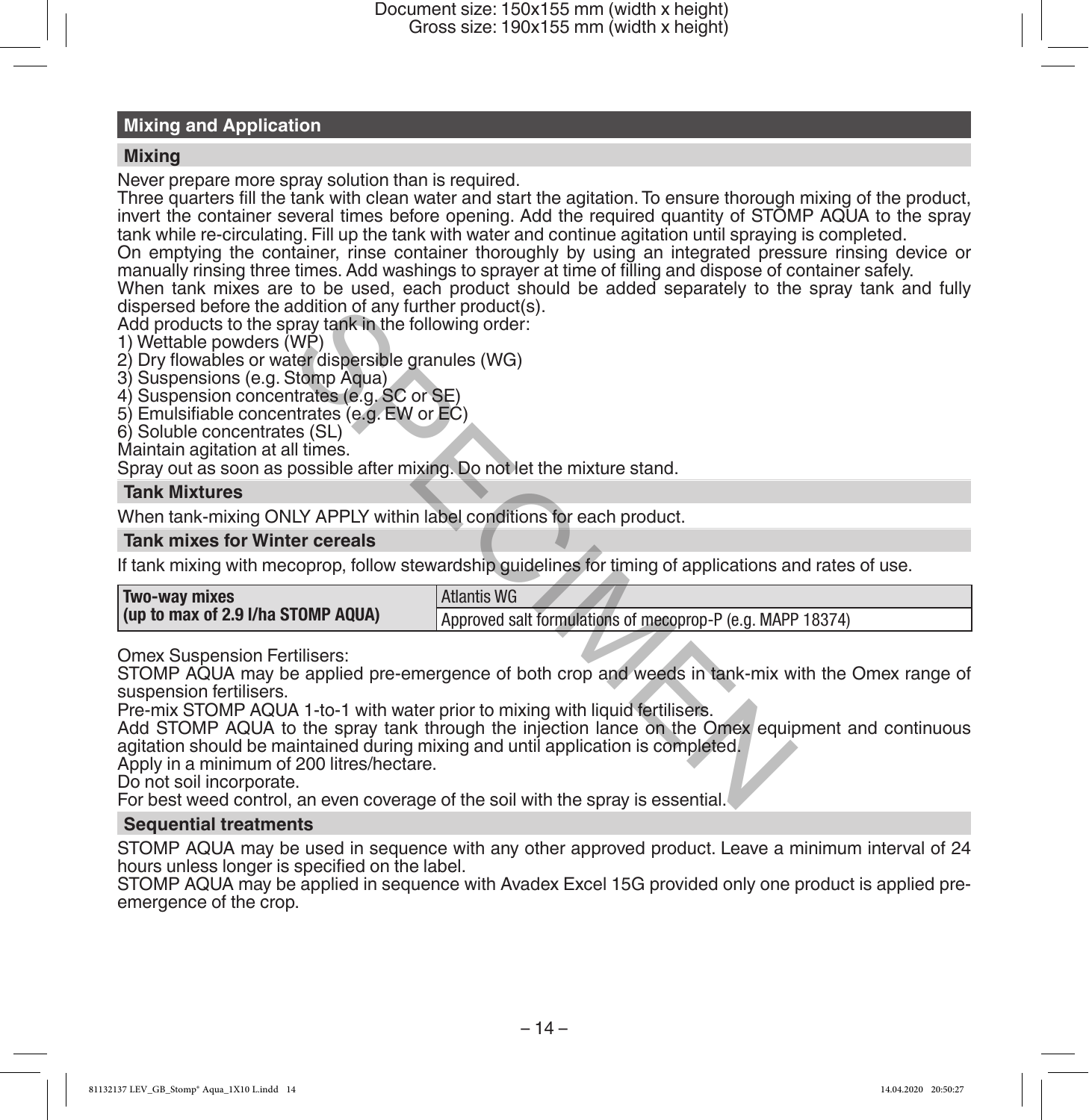### **Tank mixes for other crops**

| Pot.<br><b>WG</b><br>It exceed rates given in Weed Control section for STOMP AQUA<br>not<br>Metribuzin<br>IJ0<br>WG<br>etribi izin<br><b>Met</b> |  |
|--------------------------------------------------------------------------------------------------------------------------------------------------|--|
|--------------------------------------------------------------------------------------------------------------------------------------------------|--|

For up-to-date details of compatible tank-mixes, contact your supplier, local BASF representative or BASF Technical Services Hotline on 0845 6022553.

# **Application**

Ensure good, even spray cover of the target using a FINE or MEDIUM quality spray, as defined by BCPC. Apply STOMP AQUA in 100-200 l/ha. For potatoes apply STOMP AQUA in minimum 200 l/ha water. When tank mixing with other products use a minimum water volume of 150-200 l/ha depending on the tank mix partner.

### **Tank cleaning**

# **Following Crops**

# **Following crops after normal harvest**

# **In the event of crop failure**

| mix partner.<br>Do not use less than 30 mesh inline boom or nozzle filters.                                  |                         | Apply STOMP AQUA in 100-200 I/ha. For potatoes apply STOMP AQUA in minimum 200 I/ha water.<br>When tank mixing with other products use a minimum water volume of 150-200 I/ha depending on the tank                                  |
|--------------------------------------------------------------------------------------------------------------|-------------------------|--------------------------------------------------------------------------------------------------------------------------------------------------------------------------------------------------------------------------------------|
| <b>Tank cleaning</b>                                                                                         |                         |                                                                                                                                                                                                                                      |
|                                                                                                              |                         | After spraying thoroughly clean and flush out application machinery with a minimum of three rinses, to ensure<br>that all traces of product are removed to avoid sticking of dried material to spray tank walls or spray lines, etc. |
| <b>Following Crops</b>                                                                                       |                         |                                                                                                                                                                                                                                      |
| Following crops after normal harvest                                                                         |                         |                                                                                                                                                                                                                                      |
|                                                                                                              |                         | Before Rye grass is drilled after a very dry season, plough or cultivate to at least 15 cm.<br>If spring crops are to be followed by crops other than cereals plough or cultivate to at least 15 cm.                                 |
| In the event of crop failure                                                                                 |                         |                                                                                                                                                                                                                                      |
| ensure any residues are evenly dispersed throughout the soil.<br>of one of the following crops listed below. |                         | In the event of crop failure the land must be ploughed or thoroughly cultivated to a minimum depth of 15 cm to<br>The minimum intervals (specified below) should elapse between application of STOMP AQUA and the sowing             |
| <b>Application timing</b>                                                                                    | <b>Minimum interval</b> | In the event of crop failure, the following crops may be drilled:                                                                                                                                                                    |
| Autumn                                                                                                       | 5 months                | Spring wheat, Spring barley, Spring Field beans, Broad beans, Dwarf<br>beans, Brussels sprouts, Cabbage, Calabrese, Carrots, Cauliflower,<br>Parsnips, Parsley, Peas, Potato, Linseed, Maize, Turnip                                 |
| Spring & early summer                                                                                        | 2 months                | Spring Field beans, Broad beans, Dwarf beans, Brussels sprouts,<br>Cabbage, Calabrese, Carrots, Cauliflower, Parsnips, Parsley, Peas,<br>Linseed, Turnip                                                                             |
|                                                                                                              | 5 months                | Any crop (with the exception of Red Beet, Sugar Beet and Spinach)<br>may be planted or sown.                                                                                                                                         |
|                                                                                                              | 12 months               | Red Beet, Sugar Beet and Spinach                                                                                                                                                                                                     |

### **Trade Mark Acknowledgments**

Stomp is a registered trademark of BASF. Atlantis is a registered trademark of Bayer Cropscience Ltd. Avadex is a registered trademark of Gowan.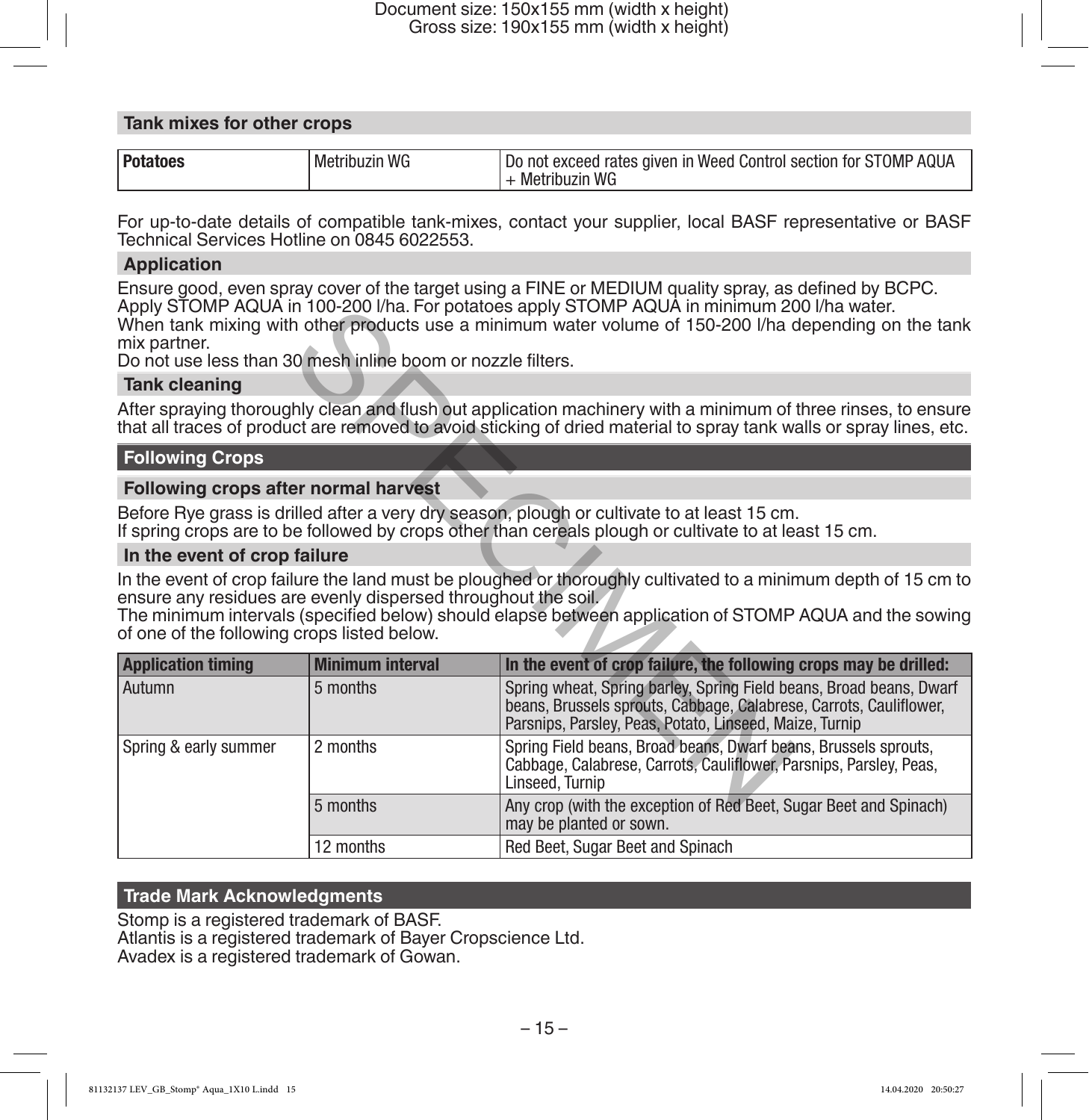Document size: 150x155 mm (width x height) Gross size: 190x155 mm (width x height)

#### **The following does not form part of the authorised label text.**

With many products there is a general risk of resistance developing to the active ingredients. For this reason a change in activity cannot be ruled out. It is generally impossible to predict with certainty how resistance may develop because there are so many crop and use connected ways of influencing this. We therefore have to exclude liability for damage or loss attributable to any such resistance that may develop. To help minimise any loss in activity the BASF recommended rate should in all events be adhered to.

Numerous, particularly regional or regionally attributable, factors can influence the activity of the product. Examples include weather and soil conditions, crop plant varieties, crop rotation, treatment times, application amounts, admixture with other products, appearance of organisms resistant to active ingredients and spraying techniques. Under particular conditions a change in activity or damage to plants cannot be ruled out. The manufacturer or supplier is therefore unable to accept any liability in such circumstances. All goods supplied by us are of high grade and we believe them to be suitable, but as we cannot exercise control over their mixing or use or the weather conditions during and after application, which may affect the performance of the material, all conditions and warranties, statutory or otherwise, as to the quality or fitness for any purpose of our goods are excluded and no responsibility will be accepted by us for any damage or injury whatsoever arising from their storage, handling, application or use; but nothing should be deemed to exclude or restrict any liability upon us which cannot be excluded or restricted under the provisions of the Unfair Contract Terms Act 1977 or any similar applicable law. For supplier is therefore unable to accept any liability in such circle that high grade and we believe them to be suitable, but as we cannot the weather conditions during and after application, which may aftitions and warr

# **Section 6 of the Health and Safety at Work Act**

### **Additional Product Safety Information**

The product label provides information on a specific pesticidal use of the product; do not use otherwise, unless you have assessed any potential hazard involved, the safety measures required and that the particular use has "off-label" approval or is otherwise permitted under the Plant Protection Products Regulations.

The information on this label is based on the best available information including data from test results.

### **Safety Data Sheet**

To access the Safety Data Sheet for this product scan the QR code or use the weblink below:



bit.ly/StompAqua\_sds Alternatively, contact your supplier.